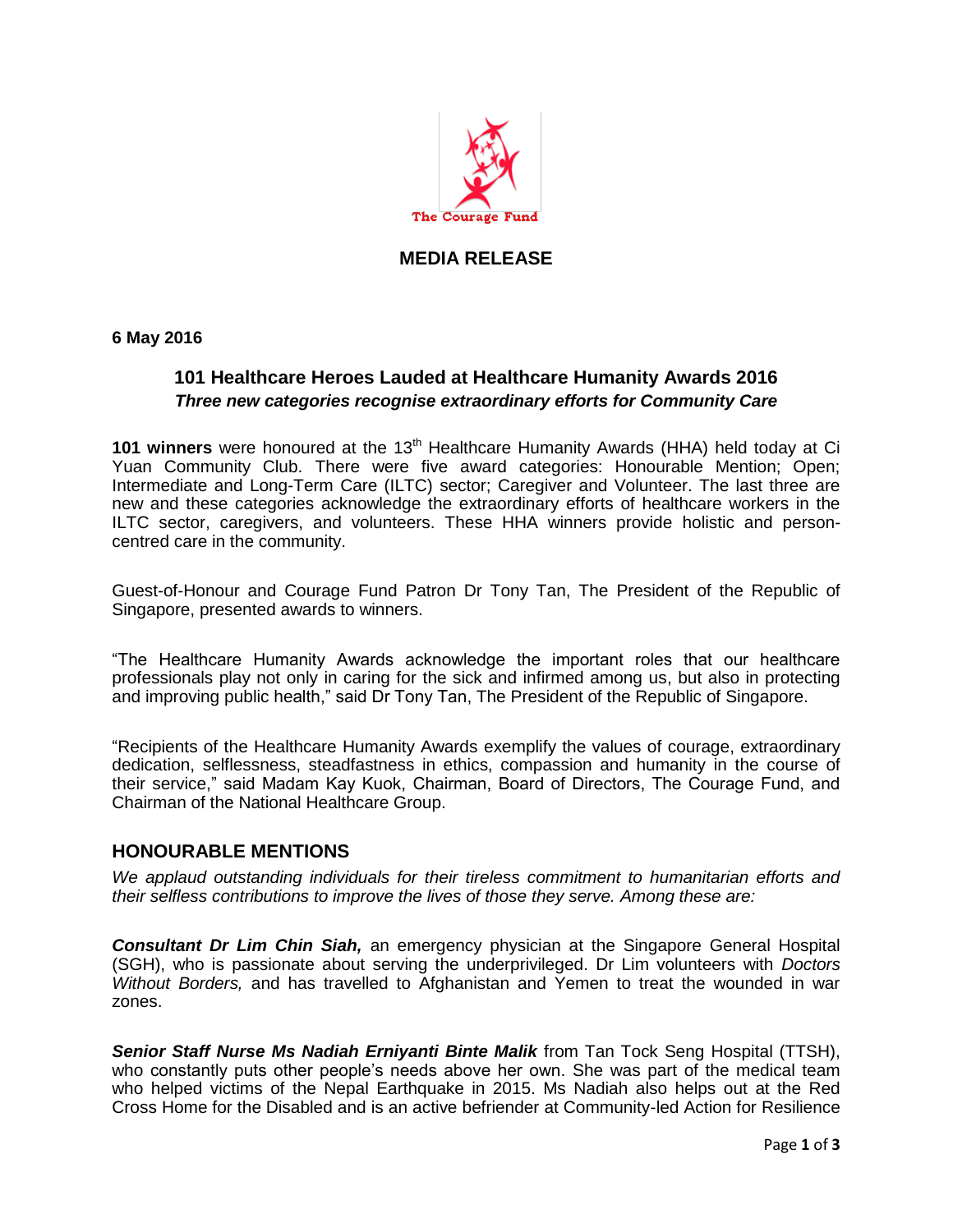Programme by the Singapore Red Cross, reaching out to vulnerable groups in the community to provide nursing care, transport and food aid.

*Nurse Manager Ms Arlene Padiernos Ramos,* whose care and concern for her patients go beyond the hospital. Ms Ramos oversees the Orthopaedic Ward at Changi General Hospital (CGH), and ensures the smooth transition of her patients from acute care to community hospitals. She is also a keen volunteer with several humanitarian organisations.

*Staff Nurse Ms Wong Li Wai*, who during the Ebola outbreak in West Africa in 2014 spent five weeks at an Ebola management centre in Sierra Leone tending to victims of the deadly virus. A former nurse at the Institute of Mental Health (IMH), Ms Wong continues her work with *Doctors Without Borders* and returned to West Africa last year to educate villagers on preventing the spread of diseases.

## **INTERMEDIATE AND LONG-TERM CARE (ILTC) SECTOR CATEGORY** *(NEW)*

*This new category honours healthcare professionals e.g. doctors, nurses, Allied Health Professionals, and care support staff who provide home-based, centre-based and residentialbased services. One of the recipients is:* 

*Nurse Manager Vijayaletchimi Mahesh* who oversees the daily operations of the Chronic Sick Unit at Ren Ci Hospital. In 2014, she worked closely with doctors to help patients wean off tracheostomy tubes. This reduced the rate of infection and also saved costs for the patients. She is an exceptional role model to her peers and spends much of her time mentoring younger nurses and staff.

## **CAREGIVER CATEGORY** *(NEW)*

*This new category honours extraordinary caregivers of patients of a healthcare organisation (non-sector specific). One of the recipients is:* 

*Madam Jamilah Binte Osman* who demonstrates that a mother's love knows no bounds. Her eldest son has been staying at Ren Ci Nursing Home since 2004 after being seriously injured in a traffic accident. Besides managing her son's daily needs, she also looks after her three younger children, juggles household chores and works the night shift. Her efforts have paid off since. Her son's condition has improved. Previously comatose, he has now regained some level of consciousness, and no longer depends on a feeding tube.

## **VOLUNTEER CATEGORY** *(NEW)*

*This new category honours outstanding volunteers who provide service to a healthcare organisation (non-sector specific) including volunteers who do home visits. One of the recipients is:* 

*Mr Lee Soon Hong* a medical student who spends Saturday afternoons caring and interacting with patients at the Institute of Mental Health (IMH). A keen advocate for de-stigmatisation of mental illness, he regularly organises recreational and rehabilitative activities to uplift the lives of the IMH patients.

The full list of the 2016 HHA winners is found in the Annex.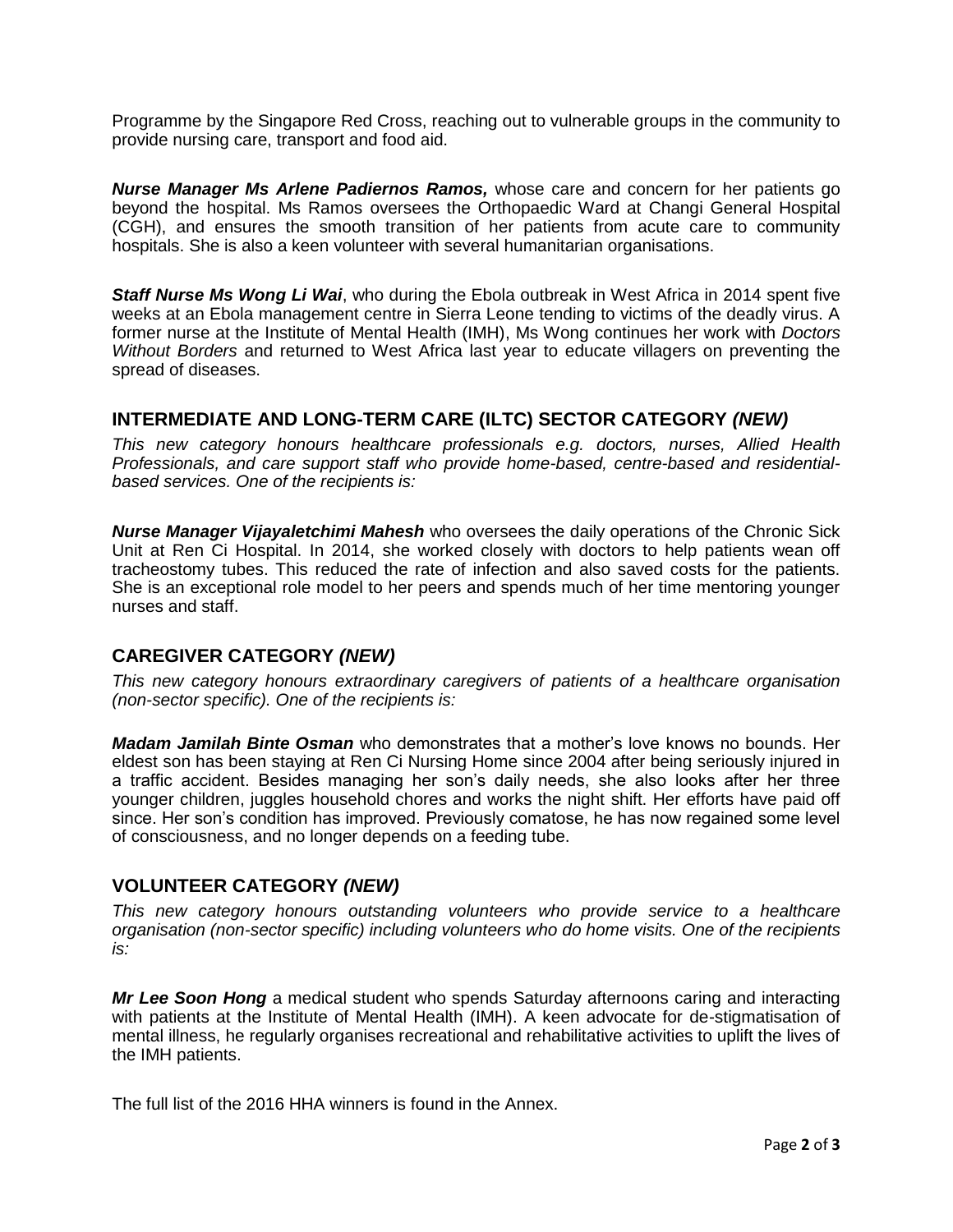## **About The Courage Fund**

The Courage Fund was launched in 2003 to raise money for relief to SARS victims and to pay tribute to healthcare workers who risked their lives and fought valiantly against the outbreak.

The Fund's objectives are three-fold:

- 1. To provide relief to SARS victims and healthcare workers and their dependents, and any persons placed under quarantine orders as a result of SARS.
- 2. To support any charitable purposes for the benefit of healthcare workers, especially in relation to the advancement of education, the protection of health and the relief of poverty, distress and sickness.
- 3. To support any charitable purposes for the benefit of the general Singapore community who may be affected by widespread infectious diseases.

About 5,500 Courage Awards were presented in 2003.

The Fund is jointly organised by the National Healthcare Group (NHG), Singapore Health Services (SingHealth), Singapore Medical Association (SMA), Singapore Nurses' Association (SNA) and Singapore Press Holdings (SPH).

#### **About the Healthcare Humanity Awards**

In 2004, The Courage Fund initiated the Healthcare Humanity Awards (HHA) to salute exemplary healthcare professionals who go beyond the call of duty to help others.

Each HHA Honorable Mention winner will receive \$2,000. Winners of the HHA Open, ILTC Sector, Caregiver and Volunteer Categories will receive \$1,500 each. All winners will also receive a HHA medallion.

Since 2004, the HHA has saluted the efforts of a total of 655 healthcare workers.

#### **-ENDS-**

#### **For more information, please contact:**

Lydia Soh Assistant Manager, Group Corporate Communications **National Healthcare Group** Tel: 6496 6947 Mobile: 9842 8571 Email: [Lydia\\_cc\\_soh@nhg.com.sg](mailto:Lydia_cc_soh@nhg.com.sg)

Diana Ong Senior Executive, Group Corporate Communications **National Healthcare Group** Tel: 6496 6268 Mobile: 9855 0986 Email: [Diana\\_py\\_ong@nhg.com.sg](mailto:Diana_py_ong@nhg.com.sg)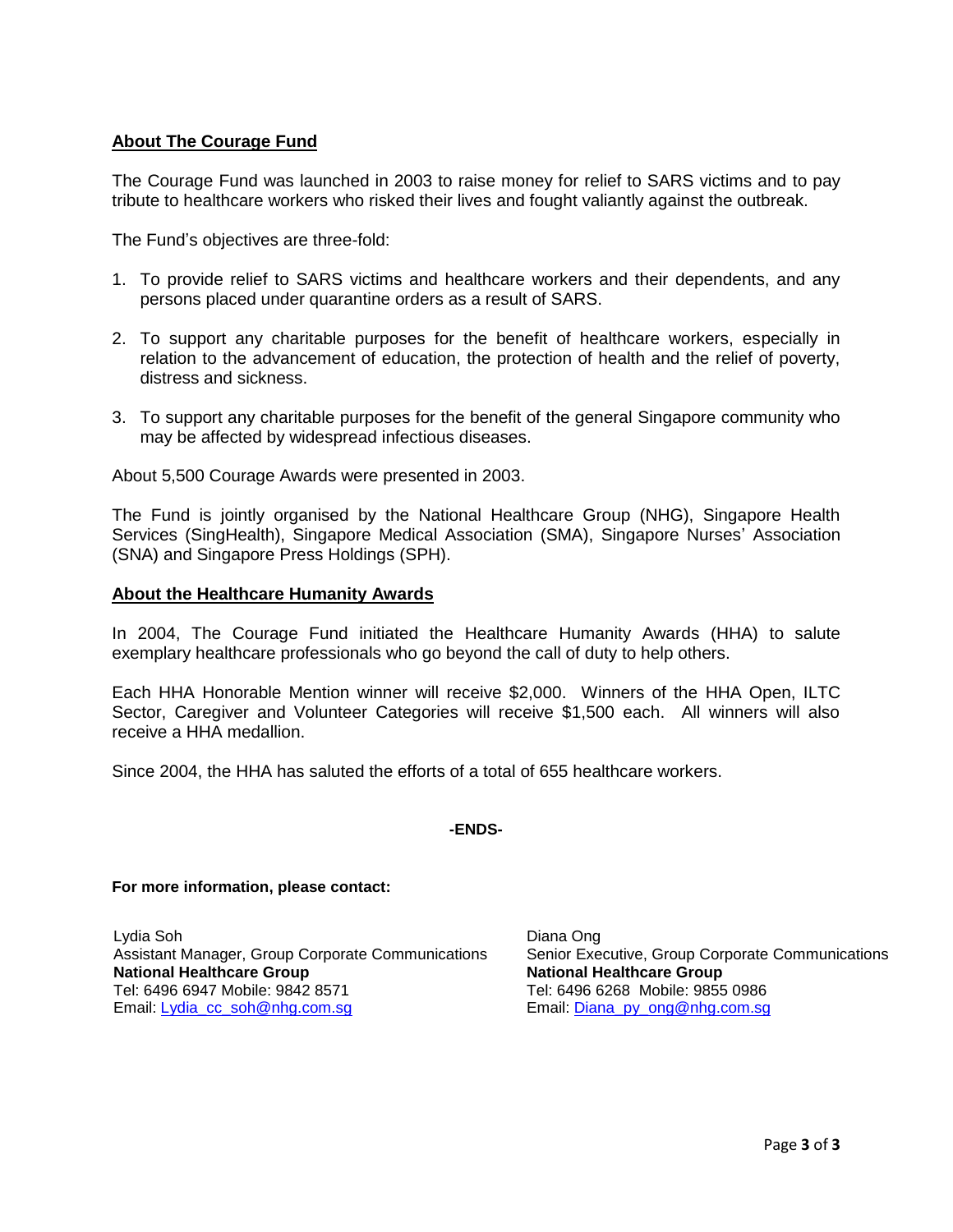# **ANNEX**

## **Honourable Mention Category**

**Ms Arlene Padiernos Ramos Nurse Manager Changi General Hospital** 

Arlene's care and concern for her patients go beyond the hospital. She oversees the Orthopaedic Ward at the Changi General Hospital, and ensures the smooth transition of her patients from acute care to community hospitals. She is also a keen volunteer with several humanitarian organisations.

## **Dr Lim Chin Siah Consultant Singapore General Hospital**

Consultant Dr Lim Chin Siah, an emergency physician at the Singapore General Hospital, is passionate about serving the underprivileged. Dr Lim volunteers with *Doctors Without Borders*, and has travelled to Afghanistan and Yemen to treat the wounded in war zones.

#### **Mdm Nadiah Erniyanti Binte Maliki Senior Staff Nurse Tan Tock Seng Hospital**

Nadiah is a Geriatric Senior Staff Nurse trained in Gerontology at Tan Tock Seng Hospital. She constantly puts other people's needs above her own. She was part of the medical team who helped victims of the Nepal Earthquake in 2015. Ms Nadiah also helps out at the Red Cross Home for the Disabled and is an active befriender at Community-led Action for Resilience Programme by the Singapore Red Cross, reaching out to vulnerable groups in the community by providing nursing care, transport and food aid.

## **Ms Wong Li Wai Staff Nurse**

Li Wai became a nurse following a mid-career switch. During the Ebola outbreak in West Africa in 2014, she spent five weeks at an Ebola management centre in Sierra Leone tending to victims of the deadly virus. A former nurse at the Institute of Mental Health (IMH), she continues her work with *Doctors Without Borders* and returned to West Africa last year to educate villagers on preventing the spread of the disease.

## **Intermediate and Long-Term Care (ILTC) Sector Category**

## **Ms Bridget Monica Das Head, Social Work and Counselling Ren Ci Hospital**

Bridget is a role model, displaying much compassion and commitment to her patients. Once,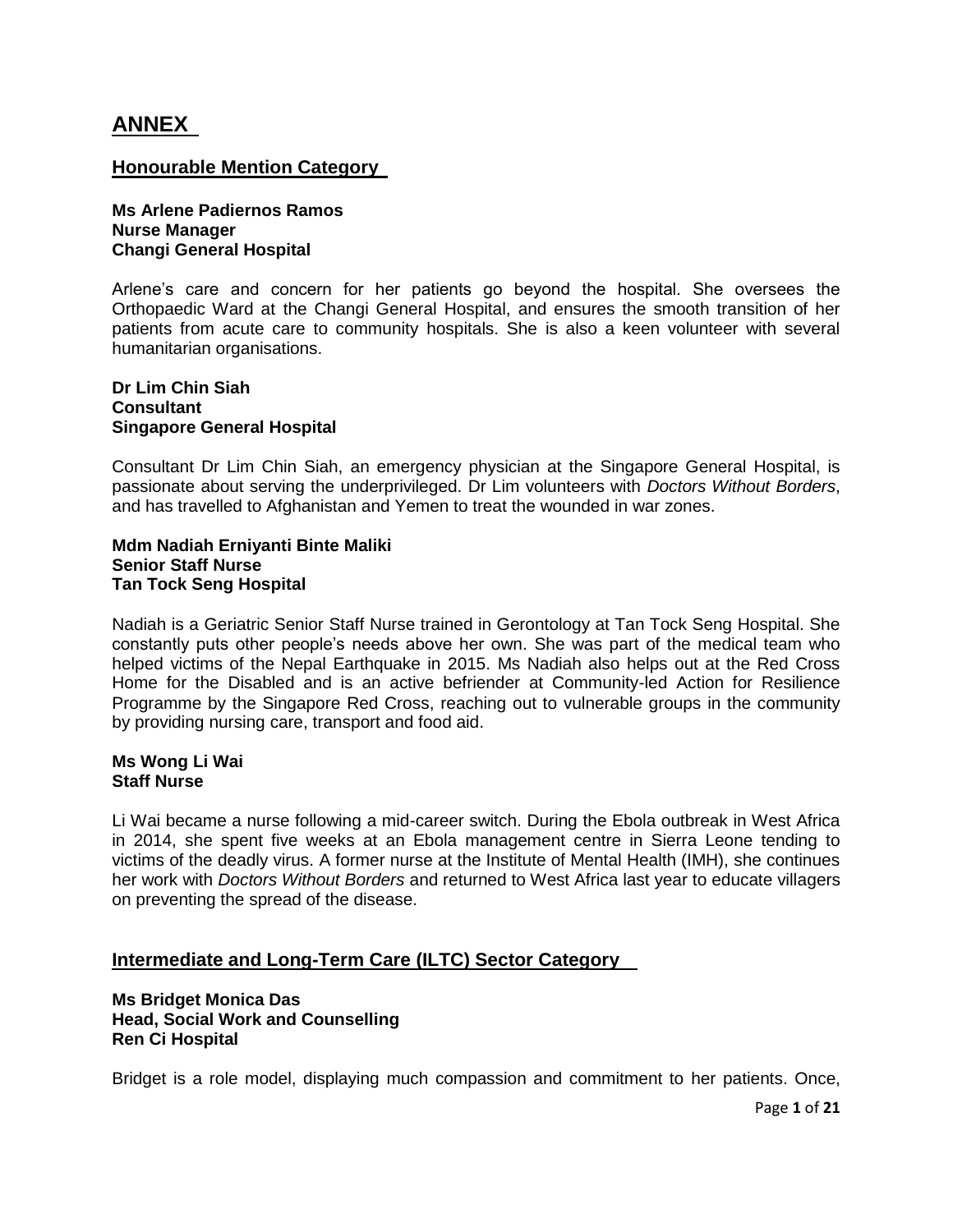she helped a family whose father was bedridden. The mother was the sole breadwinner and faced challenges looking after her two young children. Bridget determinedly sought ways to reach out to the family, offered counsel, and which over time, helped to strengthen the relationship between family members.

## **Ms Doreen Lim Chui Fang Senior Social Worker The Salvation Army Peacehaven Nursing Home**

Doreen combines a compassionate and cheerful disposition with diligence and efficiency to ensure that her nursing home residents and their families are able to apply for relevant healthcare subsidies with ease, among other support given. She constantly communicates with the families and ensures that they are updated on the progress of their applications.

#### **Mr James Lee Tuck Kong Programme Executive TOUCH Community Services**

James has spent the past 12 years conscientiously reaching out to vulnerable seniors living independently. His jovial, amicable nature and willingness to listen makes him highly popular at the TOUCH Seniors Activity Centre (TSAC). He goes out of his way to assist seniors such as helping them with minor home repairs and running errands for them.

## **Ms Jamilah Binte Jantan Senior Clinical Nurse Manager National Kidney Foundation**

Jamilah has been with NKF for more than 10 years and she champions infection control measures at all 29 NKF centres. Beyond her work, she volunteers with the Muslim Trust Fund Association and visits the elderly, improving their living conditions and offering them financial aid.

#### **Ms Janet Tan Suan Neo Senior Staff Nurse Home Nursing Foundation**

Janet is a community nurse and provides home nursing services. She makes eight to 10 home visits a day overseeing the diverse needs of seniors under her care. Janet makes time to engage her patients, and encourages them to socialise through outings and activities. She even contributes out of her own pocket for those with financial difficulties.

## **Ms Jean Lim Sze Hui Occupational Therapist St Luke's Hospital**

Jean cares for elderly patients with general medical conditions, orthopaedic and neurological issues. Her main patient load is for dementia. Jean has shown perseverance in helping them to improve while preserving their dignity. On many occasions, Jean has visited the homes of discharged patients to advise their caregivers. She helps clean the flat of her patients on public holidays and volunteers for humanitarian missions.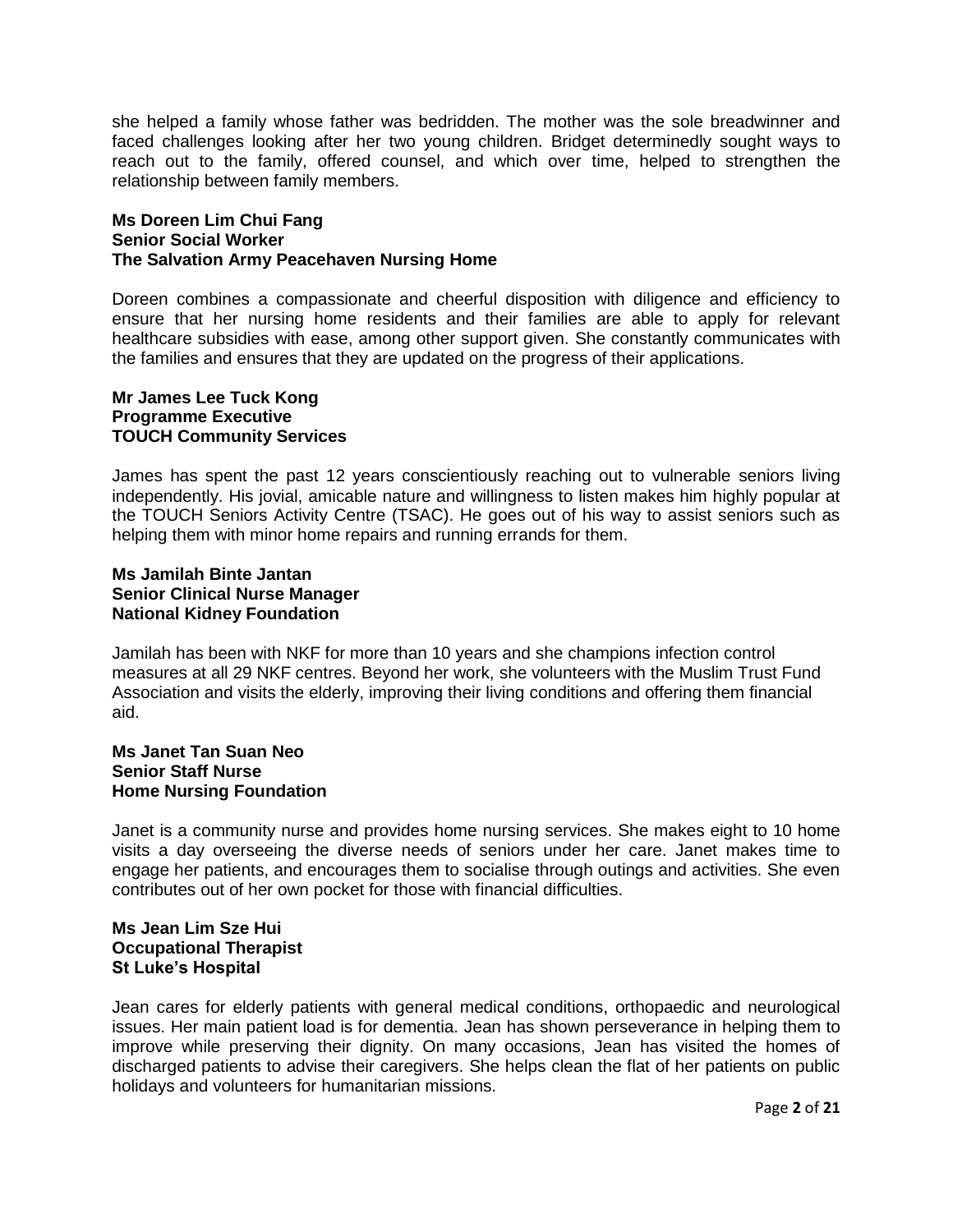## **Dr Kenny Tan Ban Leong Chief Operating Officer St Luke's Hospital & St Luke's Eldercare**

Dr Kenny Tan always puts his patients first in all that he does, in his decisions as a healthcare administrator as well as a clinician overseeing the clinical services at the many senior care centres across the island. He reviewed the approach for the Home Care service assessment protocols based on patient-centred care. Dr Tan also gives of his personal time to counsel caregivers. Dr Tan participates in humanitarian work.

### **Ms Lily Li KeJia Nurse Manager HCA Hospice Care**

Nurse Lily serves in the community paediatric palliative care team Star PALS, a novel pilot programme under HCA Hospice Care. It helps babies, children and teenagers with life-limiting illness to live well in the comfort of their home. Her tireless efforts are appreciated by the families who have called her a friend as she has stood by them, both in her professional and personal capacity.

## **Ms Lim Mooi Hong Senior Staff Nurse Dover Park Hospice**

As a Hospice nurse case manager, Mooi Hong attends to many crisis calls. Given the unpredictability of such crisis calls, she demonstrates extraordinary steadfastness and focus, is able to multi-task and displays great compassion while handling challenges faced by the impending deaths of her patients. Mooi Hong also takes time out to cook meals and organise bonding sessions for her colleagues.

## **Dr Lina Ma Yee Sheung Deputy Executive Director Lions Home for the Elders**

Dr Lina Ma has spent the past 16 years at his nursing home rising up the ranks from nurse to Deputy Executive Director. She has contributed significantly in building up capabilities and capacity of aged care facilities. She has also made significant inroads in improving the lives of nursing home residents. With her drive and tenacity, Dr Ma is constantly pushing the boundaries in supporting effective internal policies in health and social care and to modernise nursing home practices.

#### **Ms Lo Yuk Hing Senior Nurse Clinician St Luke's Hospital**

Page **3** of **21** Yuk Hing followed her heart's calling to support frail elderly and switched from acute care nursing to community-based nursing 20 years ago. She persevered through the SARS period in 2003, where she took charge of setting up transitional wards, putting herself at risk of infection for the safety of all patients. She is determined to improve the quality of healthcare in SLH by mentoring its next generation of nurses. She currently oversees the nursing training and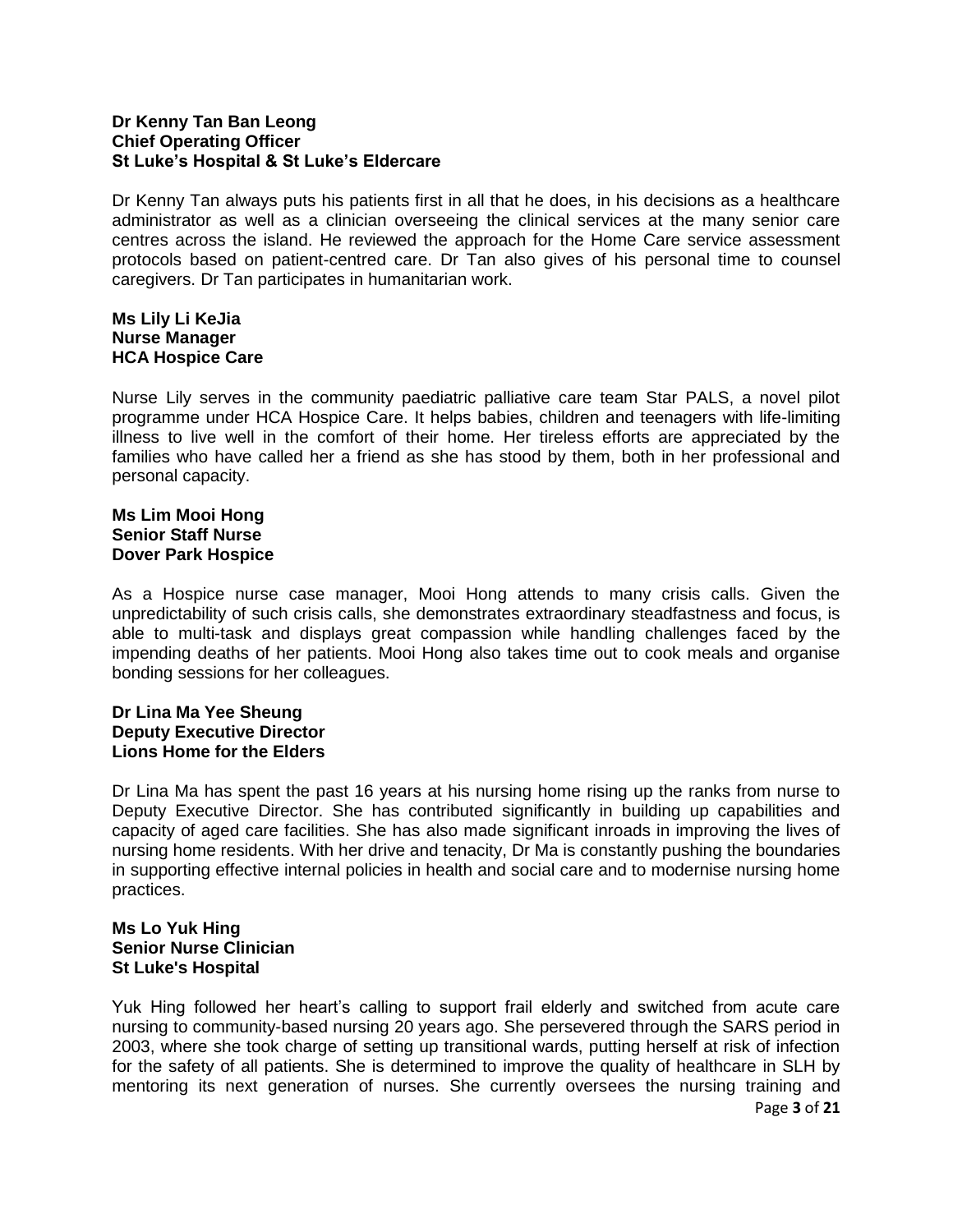education department.

#### **Ms Ma Cecilia Macayaon Llego Physiotherapist Ling Kwang Home for Senior Citizens**

Cecilia has been with Ling Kwang Home for Senior Citizens since 2004 and currently heads the Rehabilitation Department. She is affable and is passionate and committed to support the elderly, especially residents with dementia. She is an inspiration to her junior colleagues and new joiners to the community care sector, inspiring them on the purpose and meaning of the work.

#### **Ms Mardiana Binte Sabtu Medical Social Worker Ang Mo Kio - Thye Hua Kwan Hospital**

Mardiana goes beyond her working hours to work one-on-one with her patients in their homes after they are discharged. She lends a listening ear and provides constructive advice and also sources for practical solutions for them. She has also personally provided financial assistance to one of her patient's family facing a financial crisis.

### **Mr Ng Beng Wee Senior Medical Social Worker Bright Hill Evergreen Home**

Beng Wee engages elderly residents and their family members, helping them to understand, accept and live with peace of mind in spite of their conditions. With the increasing complexity of family dynamics, he effectively and calmly manages all the challenging circumstances tactfully.

#### **Ms Ng Liu Huan Senior Medical Social Worker HCA Hospice Care**

Liu Huan walks alongside her patients who are diagnosed with life-limiting illnesses and helps them with their grief and coming to terms with end-of-life issues. Lola often goes beyond her call of duty and avails her personal time to help her patients, their loved ones and caregivers. She also avidly shares with the community on end-of-life issues to create and increase awareness.

## **Dr Ng Wai Chong Chief, Clinical Affairs Tsao Foundation**

As an advocate for the development of age-friendly community and for person-centred care, Dr Ng actively participates in various work groups, advisory committees and initiatives to help shape and determine the future of active ageing. As a doctor, his humble and calm demeanour has endeared him to the hearts of many seniors under his care.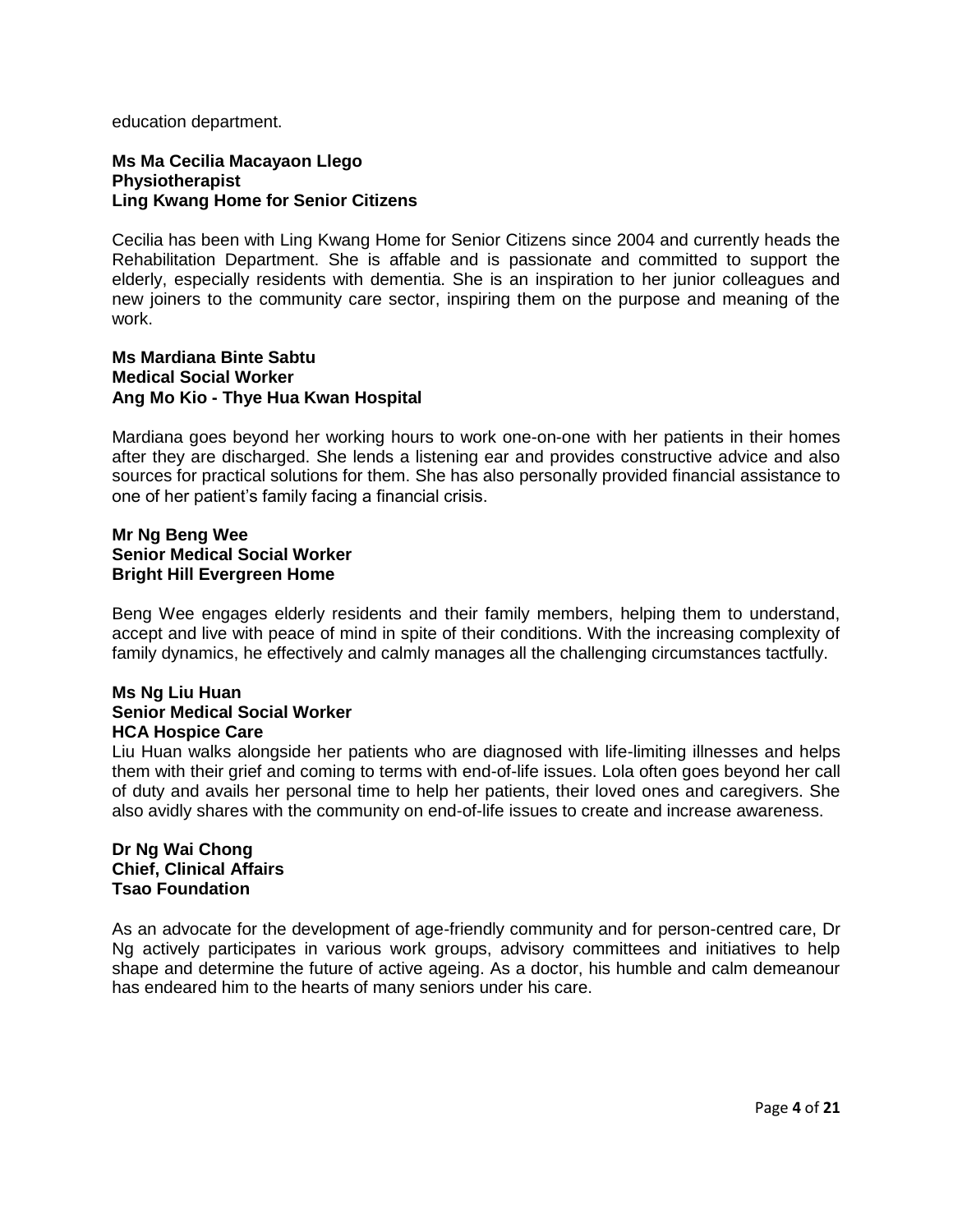## **Mr Richard Chia Hang Hui Programme Executive TOUCH Community Services**

Richard is a social worker by training and has worked at TOUCH Seniors Activity Centre (TSAC) for 13 years. He is approachable, thoughtful, attentive and caring, and has an innate ability to establish good ties with the elderly. He has gained the trust of many of the seniors and contributed to the increase in seniors visiting and joining in the activities at the centre. Richard focuses on helping visually-impaired seniors, buying food and accompanying them for their hospital visits. He also willingly does tasks such as cleaning the seniors' homes.

## **Mr Tan Beng Heng Senior Patient Care Assistant St Luke's Hospital**

Beng Heng is approachable, accommodating, attentive and cheerful. These traits enable him to connect well with frail seniors, and also his colleagues. He goes to extraordinary lengths to attend to his patients' care. He is also a great team player and puts in extra effort to help colleagues lift and transfer patients. Frequently, he helps with language translations for his foreign colleagues.

#### **Ms Tan Mui Lan Advanced Practice Nurse St Luke's Hospital**

Mui Lan did a mid-career change from that of a Medical Technologist to a nurse. She is passionate about nursing – being an educator and comforter to frail seniors, and partnering them on their care journey. Her desire to improve nursing practice in community-based geriatric care has motivated her to complete her Master in Nursing as a Geriatrics Advance Practice Nurse in 2015. She selflessly gives her personal time to comfort her patients when necessary.

#### **Ms Vijayaletchimi Mahesh Nurse Manager Ren Ci Hospital**

Vijay looks after the Chronic Sick Unit and has worked with doctors to help patients wean off tubes. This not only reduced the rate of infection but also brought about cost-savings for patients. Once, a patient had wished to attend her mother's wake, Vijay personally arranged for transport and accompanied the patient home.

## **Caregiver Category**

## **Mdm Chua Boon Liang Caregiver nominated by Ren Ci Nursing Home**

Mdm Chua is the wife of a Ren Ci Nursing Home resident. Together with her intellectually challenged son, be it rain or shine, she would make the hour journey from home to visit her husband. Despite Mdm Chua's own frail condition, she will still bring her husband home to stay at least once a month. The strength and commitment that Mdm Chua displays in caring for her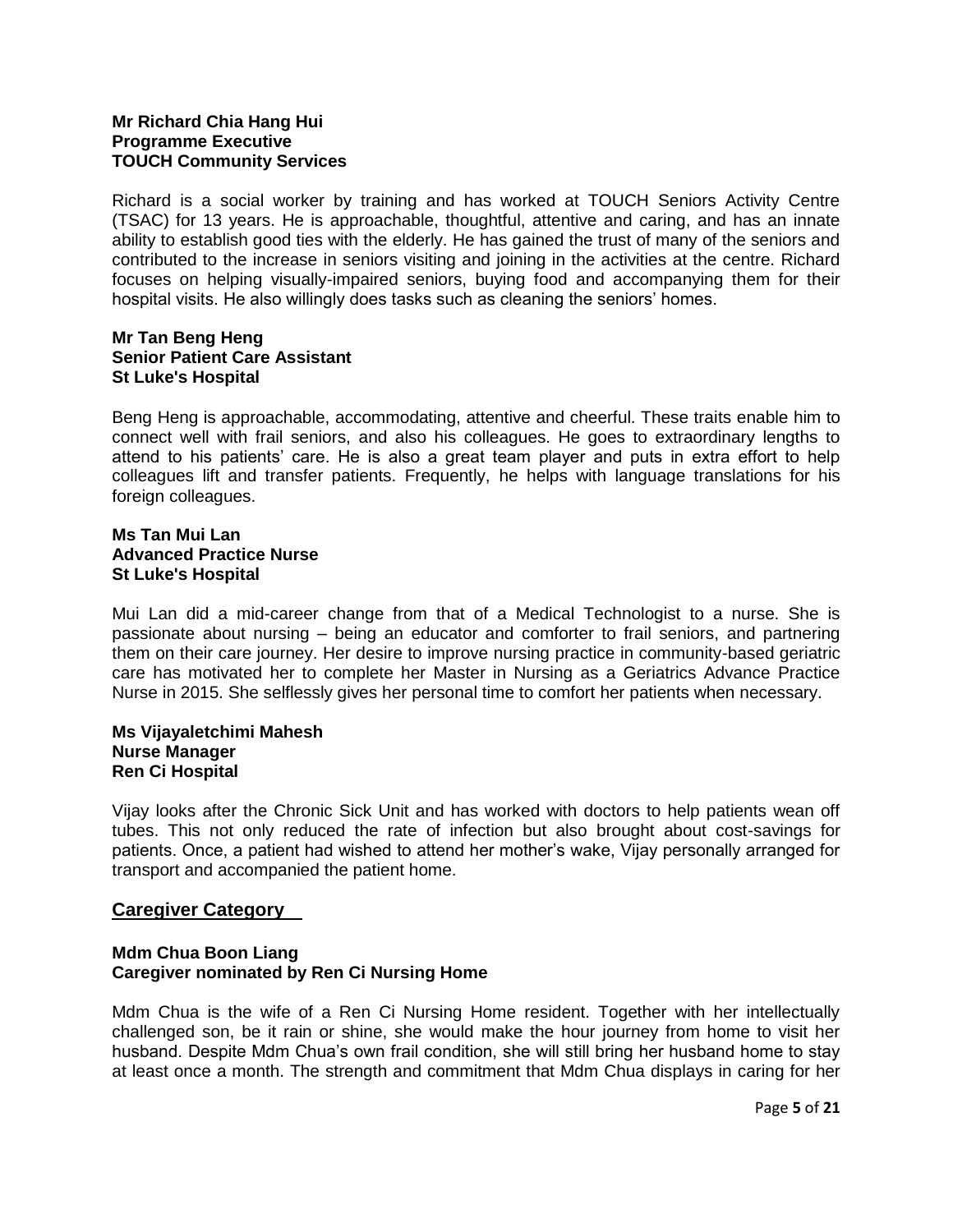husband and son is admirable.

## **Mdm Jamilah Binte Othman Caregiver nominated by Ren Ci Nursing Home**

Mdm Jamilah Binte Osma demonstrates that a mother's love knows no bounds. Her eldest son has been staying at Ren Ci Nursing Home since 2004 after being seriously injured in a traffic accident. Besides managing her son's daily needs, she also looks after her three younger children, does the household chores and works the night shift. Her efforts have paid off. Her son's condition has improved. Previously comatose, he has now regained some level of consciousness and has weaned off the feeding tube.

#### **Mdm Julianna Ang May Lian Caregiver nominated by Ren Ci Nursing Home**

Mdm Ang's husband is a resident at Ren Ci Nursing Home since 2002. She is the sole caregiver to her husband. She comes to visit her husband daily. She helps the nurses with her husband's diaper changes and cleans him well so that he always looks neat and tidy. She also learnt how to carry out a passive range of motion (PROM) exercises from the therapists and performs the exercises with her husband. This enables the nursing home's care staff to devote their time and attention to more frail residents.

## **Mr. Justin Chen Hwai Kwo Caregiver nominated by KK Women's and Children's Hospital**

Justin has to attend to his child's daily care needs like performing bowel management and removal of the catheter to empty her bladder. To ensure that his child is able to enjoy a normal childhood, he brings her for piano lessons and even encourages her to try more challenging activities such as ballet and swimming. Justin remains optimistic and never lets his daughter's disabilities affect his outlook on life. He channels his motivation into helping others like him.

## **Mdm Lim Siew Ying Caregiver nominated by Man Fut Tong Nursing Home**

Mdm Lim Siew Ying became the sole caregiver and breadwinner of the household when her husband suffered a stroke. Initially he attended a Day Care centre but when his conditioned worsened with higher care needs, he was referred to a nursing home. Now Mdm Lim visits her husband daily, helps cleans him, changes his clothes, and talks to him though he is unable to respond.

## **Mr Loh Yew Kim Caregiver nominated by TOUCH Community Services**

Mr Loh's wife is wheelchair-bound and depends on him for her activities of daily living (ADL) including toileting, showering, eating and transferring from chair to wheelchair. At 75 and with a knee condition, Mr Loh finds it challenging to bring his wife out of the house. Actively seeking solutions, he enlisted help from the Senior Activity Centre (SAC). Today, his home is fitted with a ramp at the entrance so that he can wheel his wife out with ease and spend time in the community with friends and neighbours.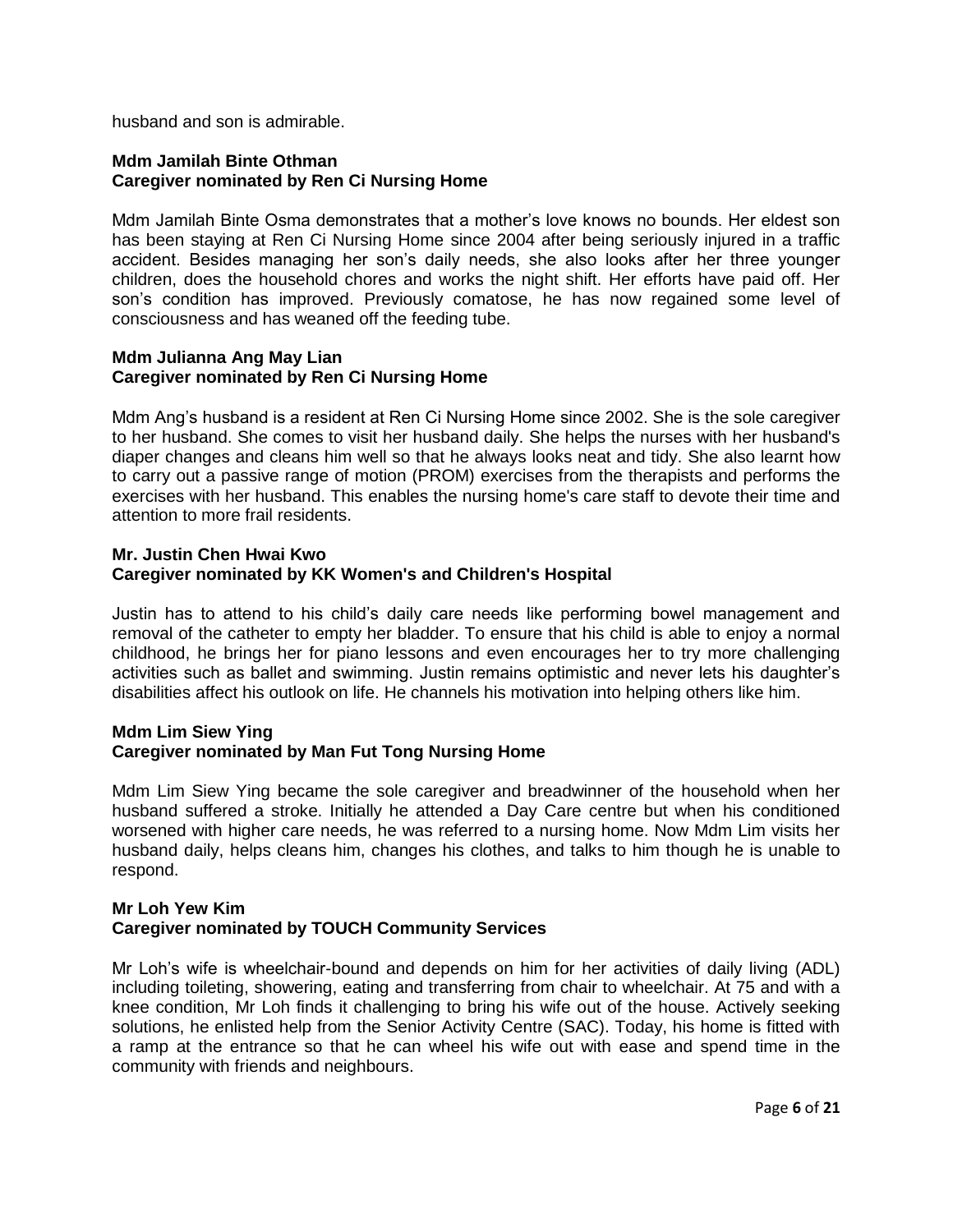## **Miss Suvin Choo Wee Sin Caregiver nominated by Assisi Hospice**

An inspiring and resilient young lady, Suvin has been the main caregiver to her grandmother since she was a secondary school student. To better care for her grandmother, she volunteered to be trained by the hospital. She constantly communicates with her grandmother though her grandmother is unresponsive nor aware of her surroundings. Suvin has made looking after her grandmother a top priority in her life.

## **Mdm Tan Chwee Jee Caregiver nominated by Alexandra Health System - Khoo Teck Puat Hospital**

Mdm Tan has shown remarkable dedication as a full-time caregiver to her daughter for the past 30 years, ever since she was born with multiple development disabilities. She attends to all of her daughter's basic needs, including toileting, showering, changing of diapers, and feeding. Her greatest challenge lies in communication due to her daughter's speech impairment. Though caregiving has affected Mdm Tan's emotional well-being and physical health, she is adamant to keep and care for her daughter at home.

#### **Mr William Kho Chuan Seng Caregiver nominated by National University Health System**

William's wife suffered from cancer. During her last few months, he left his job to better attend to her physical needs and became her full-time caregiver. He came up with different creative methods to ease her suffering throughout that period. As his wife was particular about diet, William made a tremendous effort to learn to cook her favourite dishes. Cancer did not break them, but showed the resilience of their love.

## **Mr Wong Ah Ping Caregiver nominated by Man Fut Tong Nursing Home**

As Mr Wong Ah Ping's mother's cognitive and activities of daily living (ADL) status declined, he felt fear and lack of confidence in his ability to care for his mother and came to a painful decision to place his mother in a nursing home. Rain or shine, he visits his mother daily. He patiently feeds her and takes her out for strolls and engages her in conversations. He constantly demonstrates his love for her through word and deed.

## **Volunteer Category**

## **A/Prof Albert Teo Chu Ying Volunteer @ Communicable Disease Centre, Tan Tock Seng Hospital (TTSH)**

A/Prof Albert Teo has been a volunteer at the Communicable Disease Centre (CDC) inpatient wards of TTSH since 2001. An introvert, he found it challenging to initiate conversations with patients but upon reflection, he discovered that he could use his massage skills to make a difference in the lives of the patients. Thus, the "touch therapy programme" was born. Since then, other volunteers have employed the same therapy, which promotes the emotional healing of patients.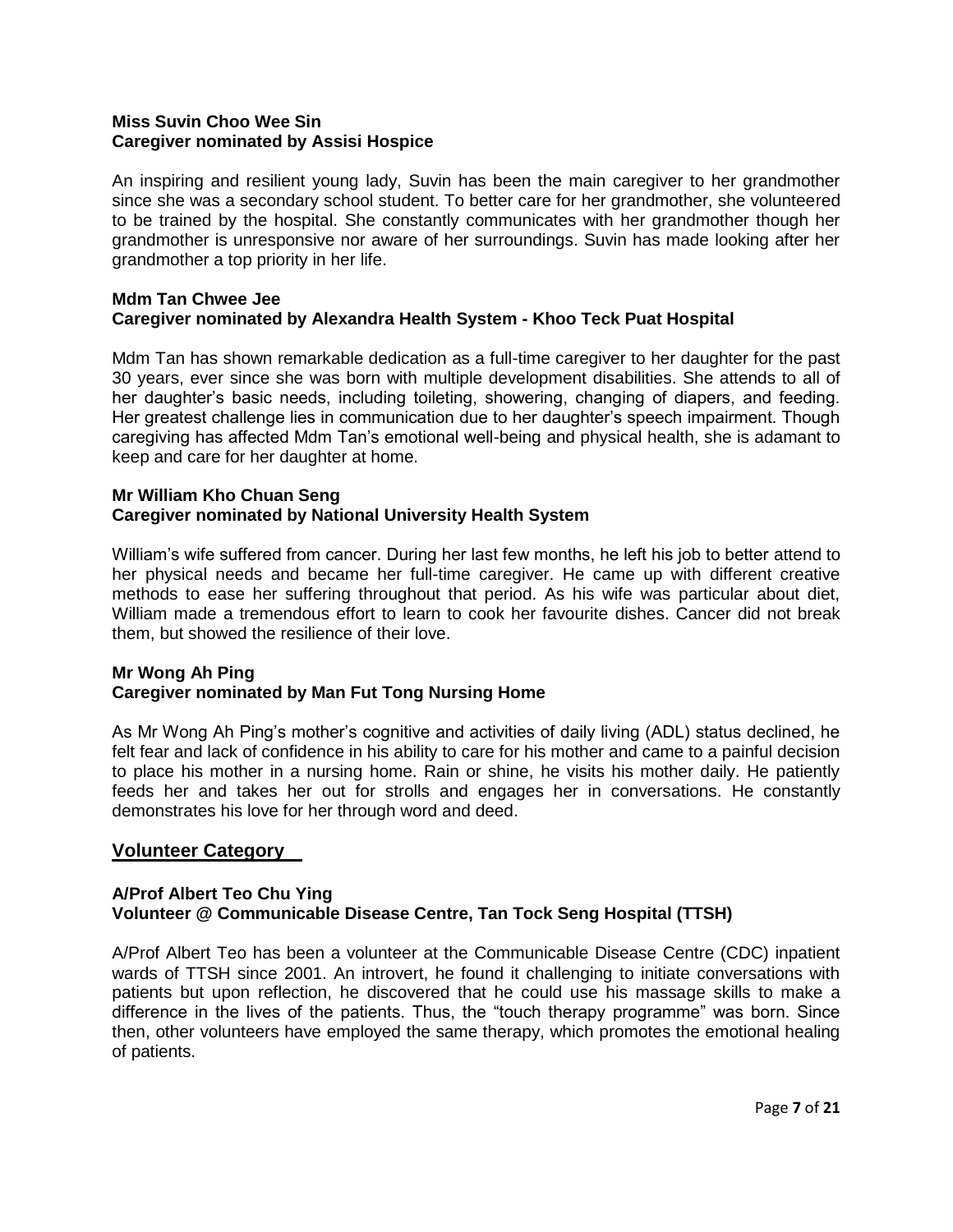## **Mr Anson Ng Ching Kok Volunteer @ HCA Hospice Care**

A familiar face at the hospice, Anson often organises outings for patients and celebrates birthdays and festive seasons with them. He also personally funds and cooks scrumptious meals for the patients every week. Mr Ng has also donated generously to various charities.

#### **Ms Bita Seow Gaik Har Volunteer @ Communicable Disease Centre, TTSH**

In 2004, Bita started volunteering at the TTSH's Communicable Disease Centre (CDC) as she felt that she could contribute in areas that are underserved and under-supported. Bita builds relationships with the patients in the hope of getting them to share their thoughts. Bita then tries to fulfil each of the patient's desires where possible.

## **Ms Dincy Mary Corinne Lim Volunteer @ KK Women's and Children's Hospital**

Dincy is the Founding President of the Women's Menopause Support Group. Over the past 20 years, Dincy has volunteered her time to champion many other health causes such as osteoporosis and colorectal cancer. She initiated the setting up of other support groups e.g. Breast Cancer Support, and Colorectal Cancer Support.

## **Ms Elsie Lim Kim Noi Volunteer @ Lions Befrienders AMK Seniors Activities Centre**

Elsie has been volunteering with Lions Befrienders since 2009. She is a steadfast presence at the Senior Activity Centre where she conducts activities to engage seniors. Elsie also visits the homes of the frail seniors, and generously funds monthly birthday celebrations and special occasions like Christmas and Chinese New Year.

## **Mr Eugene Jayme Escanan Volunteer @ National Neuroscience Institute**

Although Eugene has made partial recovery from his stroke, he continues to experience the effects of hemi paralysis which affects his physical mobility. Nevertheless, Eugene is fuelled by his compassion to reach out to other stroke survivors and caregivers, to share and encourage them based on his personal experiences of healing and recovery. Eugene was instrumental in recruiting a team of befrienders, mostly of whom are stroke survivors themselves. He was President of the Singapore National Stroke Association from 2011 to 2013.

## **Mr Khoo Kiang Hua Volunteer @ Tan Tock Seng Hospital (TTSH)**

Mr Khoo is one of the pioneer volunteers instrumental in setting up the TTSH Cardiac Rehab Patient Support Group and has been volunteering with TTSH since 2002**.** Having survived a heart attack, he believes in sharing his experience to reach out and help other patients. He joins the Local Exercise Group (LEG) every Sunday morning and together with the patient support group members exercise to keep active and healthy, as well as to bond and share tips on keeping well.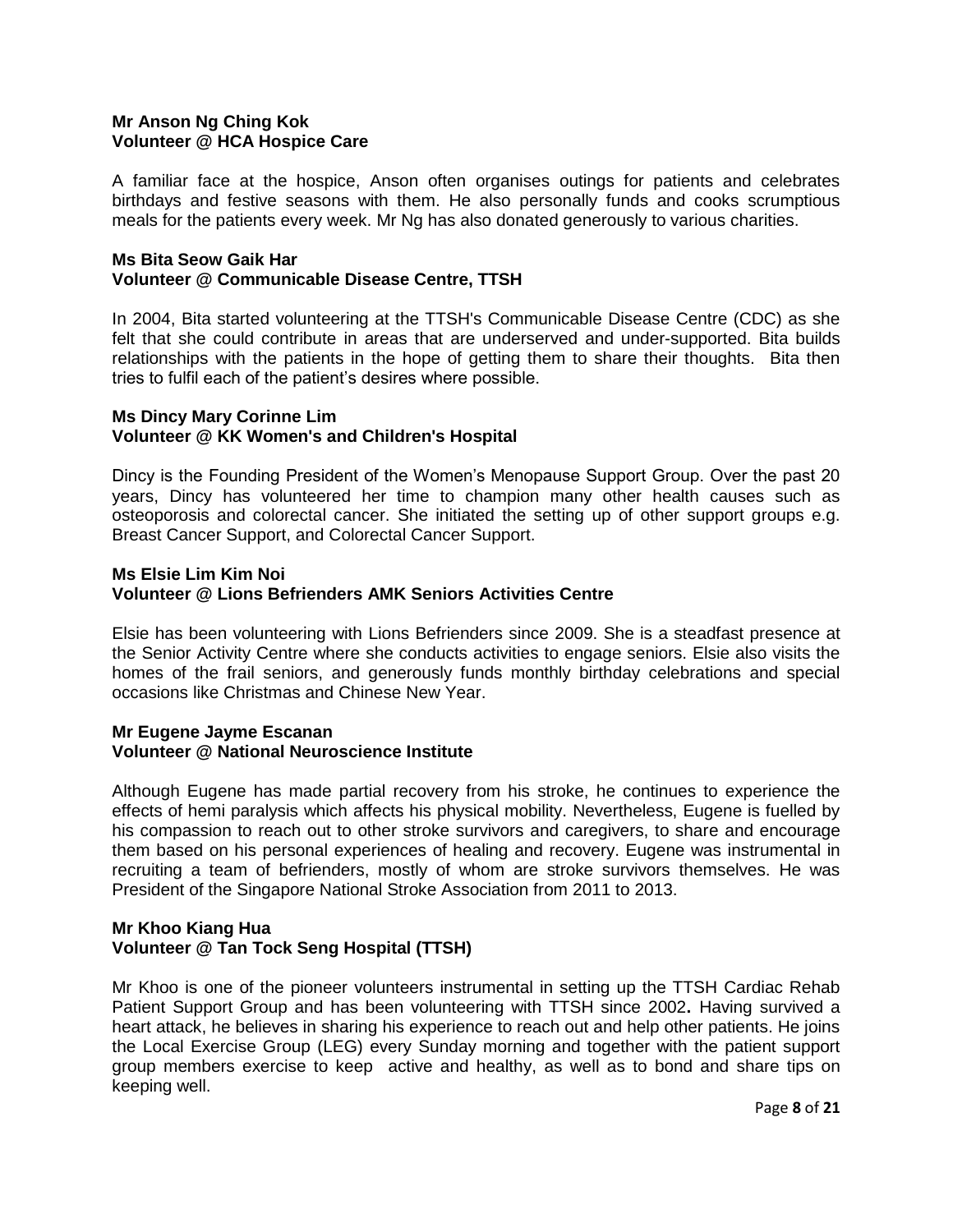## **Mr Koh Kim Guan Volunteer @ Singapore General Hospital (SGH)**

Mr Koh was touched by the kindness of the doctors and nurses during his hospitalisation and decided to "pay it forward" by volunteering at the hospital. He now spends five days a week volunteering at SGH. As a Volunteer leader for the Friends of SGH programme, he has been running the Retail Cart daily for the past 18 years. He also assists with the Guiders Programme which involves bringing patient who are "lost" or unable to find their way in and around the SGH campus. He is the unofficial translator for any Thai speaking patients warded at SGH.

## **Mr Lee Soon Hong Volunteer @ Institute of Mental Health**

Soon Hong, a medical student spends Saturday afternoons interacting with the long-stay psychiatric patients diagnosed with schizophrenia, depression, intellectually disabled and behavioural problems. He organises social, recreational and rehabilitative activities for the patients. His passion to make a difference to their lives has spurred him on to continue volunteering. An ardent advocate for the de-stigmatisation of mental illness, he shares his experience during the recruitment drive for new volunteers.

## **Mdm Lim Lei Choo @Lim Xiang Lin Volunteer @ Institute of Mental Health**

Xiang Lin started volunteering in 2004 by providing hair cutting services for the long-stay psychiatric patients. She has roped in additional volunteers - her friends - and succeeded in debunking their misconceptions about mental illness. They now have a better understanding of mental illness. Additionally, she organises events during festive seasons to show the patients that they are remembered.

# **Mr Michael Poh Cheng Hock**

## **Volunteer @ Tan Tock Seng Hospital**

After Michael survived a heart attack in 1999, he realised that there was no support network for patients and their families to manage such conditions. Thus, with the help of the Cardiac Department, the TTSH Cardiac Rehabilitation Patient Support Group was born. The support group rallies patients together to share their experiences and learn from one another. There is now the Local Exercise Group (LEG) activity where support group members meet every Sunday morning to exercise together. Michael is also a Committee Member of Care Connect, which aims to create positive patient experiences and to forge meaningful relationships with patients.

## **Open Category**

## **Mr Aizawa Hidemasa Marco Senior Staff Nurse National Heart Centre**

Marco was diagnosed with Type-1 Insulin Dependent Diabetes since the age of 12. Because of his illness, he is able to empathise with his patients' medical conditions and challenges. His story is published in the book entitled "Nursing the Heart" which has inspired many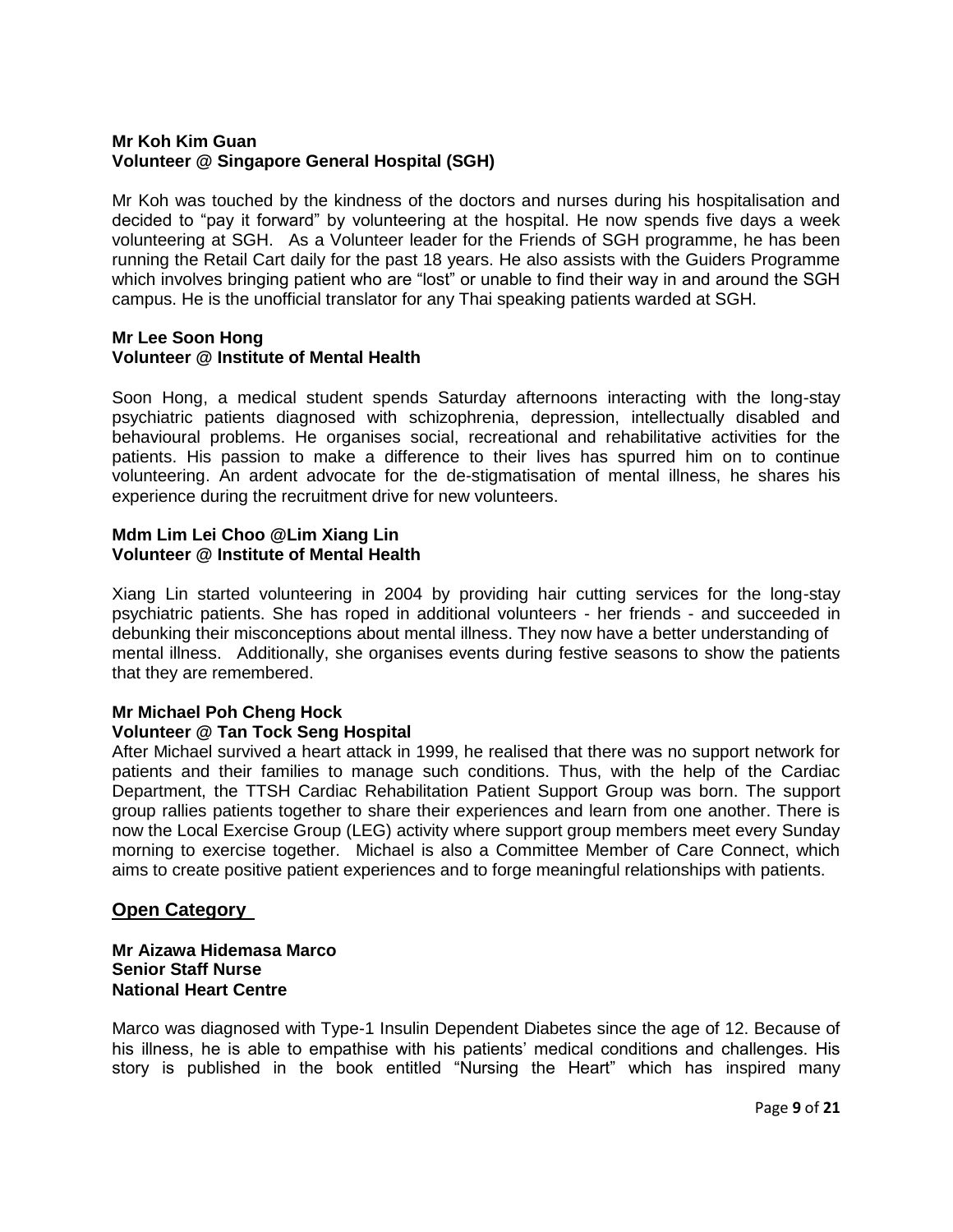insulin-dependent patients. Marco volunteers at the Touch Diabetes Support Centre, and has taken part in medical missions.

#### **Dr Allan Fong Chee Yang Head of Cataract & Comprehensive Ophthalmology Singapore National Eye Centre**

Aside from his busy portfolio as Head of Cataract & Comprehensive Ophthalmology at SNEC, Dr Fong has been heading "Project I-Care" since 2006. Together with other ophthalmologists and volunteers, he organises regular eye screenings at various nursing homes. This saves nursing homes the need to bring their residents to the hospital for eye checks. This service has allowed the early detection and treatment of eye medical conditions such as glaucoma and cataracts.

#### **Ms Ang Shu Ying Staff Nurse Mount Elizabeth Hospital**

As a staff nurse in the ICU, Shu Ying manages seriously ill patients whose families are under tremendous stress. Her patience and compassion have being a source of comfort and support to caregivers. She often stays back after duty hours and once rescheduled her day off to care for a critically ill patient at the request of a family member. Shu Ying volunteers at the Jurong East Foreign Workers Dormitory, works with orphanages and has been on several medical missions.

#### **Ms Anna Tan Li Cheng Senior Nurse Clinician KK Women's and Children's Hospital**

Anna is a senior nurse clinician specialising in midwifery and has significantly contributed to the professional growth of this specialty field. She is always on hand to lend emotional support to her patients at the various stages of their journey. Anna goes on medical missions to Cambodia and India, with the aim to improve help survival rates expectant mothers and infants there.

## **Ms Annie Goh Assistant Director (Nursing) KK Women's and Children's Hospital**

Annie Goh is based at the Neonatal Department at KKH. She is a role model to her colleagues and puts in extra hours when required. She devotes her personal time to volunteer work, locally and overseas. She was a First Aider for the Wheels @ Ubin; a community project to bring 100 wheelchair-bound people on a tour of Pulau Ubin. She also takes part in community events to educate the public on Cardio-Pulmonary Resuscitation (CPR).

#### **Ms Chen Jing Nurse Clinician Tan Tock Seng Hospital**

Chen Jing is a nurse clinician at the Communicable Disease Centre (CDC). She focuses on rebuilding patients' self-esteem through peer support and interaction. She even cooks for foreign nationals admitted to CDC to make them feel at home. In spite of her busy schedules,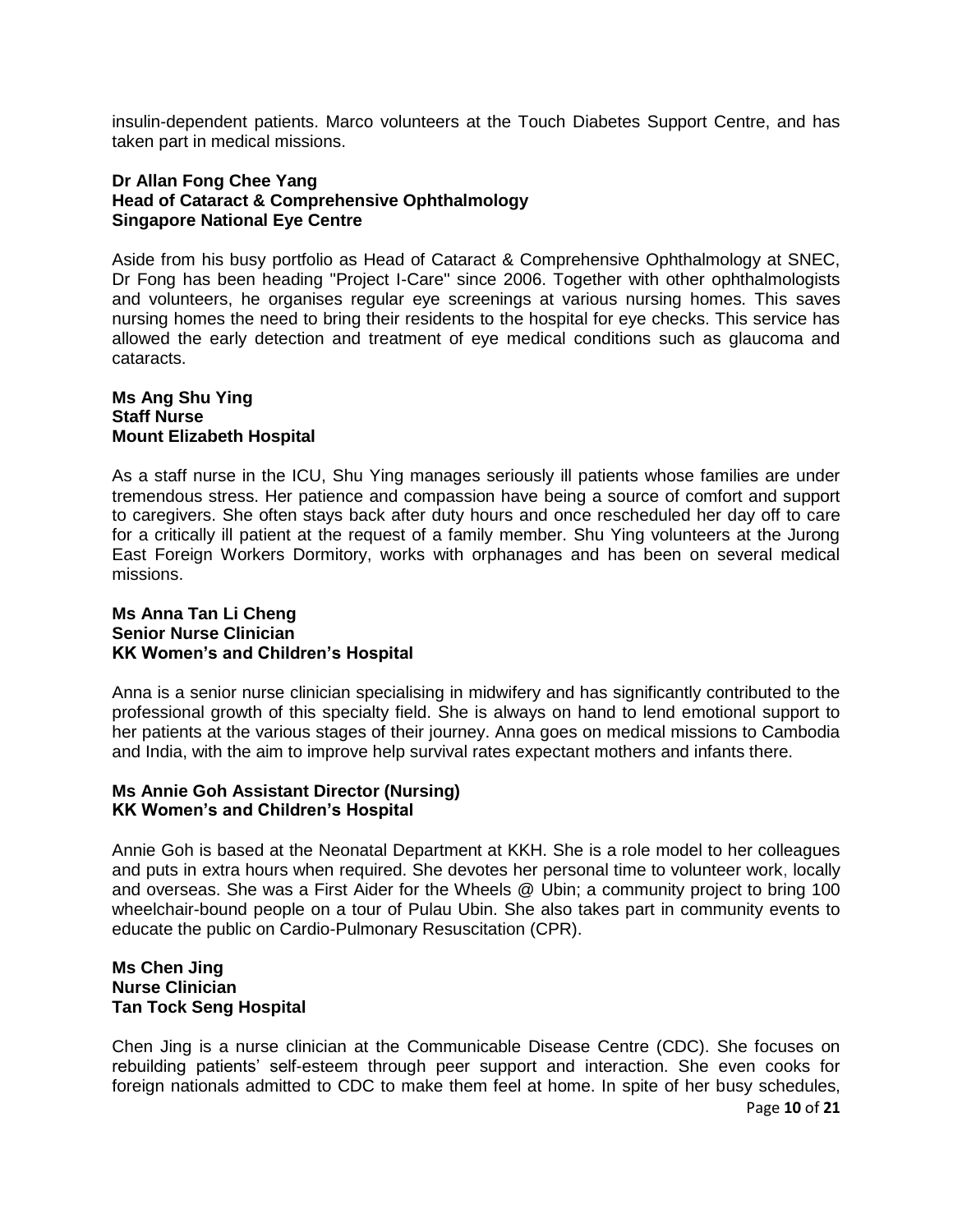she makes time to organise events and raises funds for residents of the Cheshire Home.

## **Sister Christiane Chua Clinical Pastoral Care Counsellor Mount Alvernia Hospital**

Sister Christiane started her healthcare journey looking after abandoned babies in the orphanage at CHIJ. Now, she cares daily for a wide spectrum of people especially the sick and the elderly. With her training in Clinical Pastoral Care, she continues to touch lives, providing psychological, emotional and spiritual support to those in need.

#### **Dr Chua Ying Xian Resident Physician National Healthcare Group Polyclinics**

Dr Chua manages a diverse group of patients in the primary care setting. Beyond his professional scope, he works with international NGOs that focus on providing health and education to needy people around the world. He has been involved in projects which help the physically and mentally disabled and children with HIV. In April 2015, the Nepal Earthquake struck while he was leading a medical team there. Dr Chua chose to stay on to assist and provide assistance to the afflicted.

### **Ms Eileen Ho Hwee Ping Senior Medical Social Worker Tan Tock Seng Hospital**

Based at the Intensive Care Unit (ICU), Eileen works with critically ill patients and their families when they are at their most vulnerable. Once, she went the extra mile to care and help a tourist who had fallen very sick while transiting in Singapore, including seeking financial assistance for the family. Despite Eileen's work commitments, she makes time for overseas mission trips.

#### **Ms Elizabeth Leong Si'En Nurse Clinician Sengkang Health**

Elizabeth once encountered an elderly patient who was too terrified to undergo a scheduled colonoscopy. She then explained the procedure to the patient and arranged for it to be administered on an outpatient basis. On her rest days, she visits patients in their homes or at the community care facilities, providing them psychosocial support.

## **Ms Esther Chan Shin Nee Senior Medical Social Worker Singapore General Hospital**

Esther helps patients who are diagnosed with eating disorders and provides support and intervention to their families. She often makes home and school visits, and currently coordinates the monthly eating disorders support group with Singapore Association for Mental Health.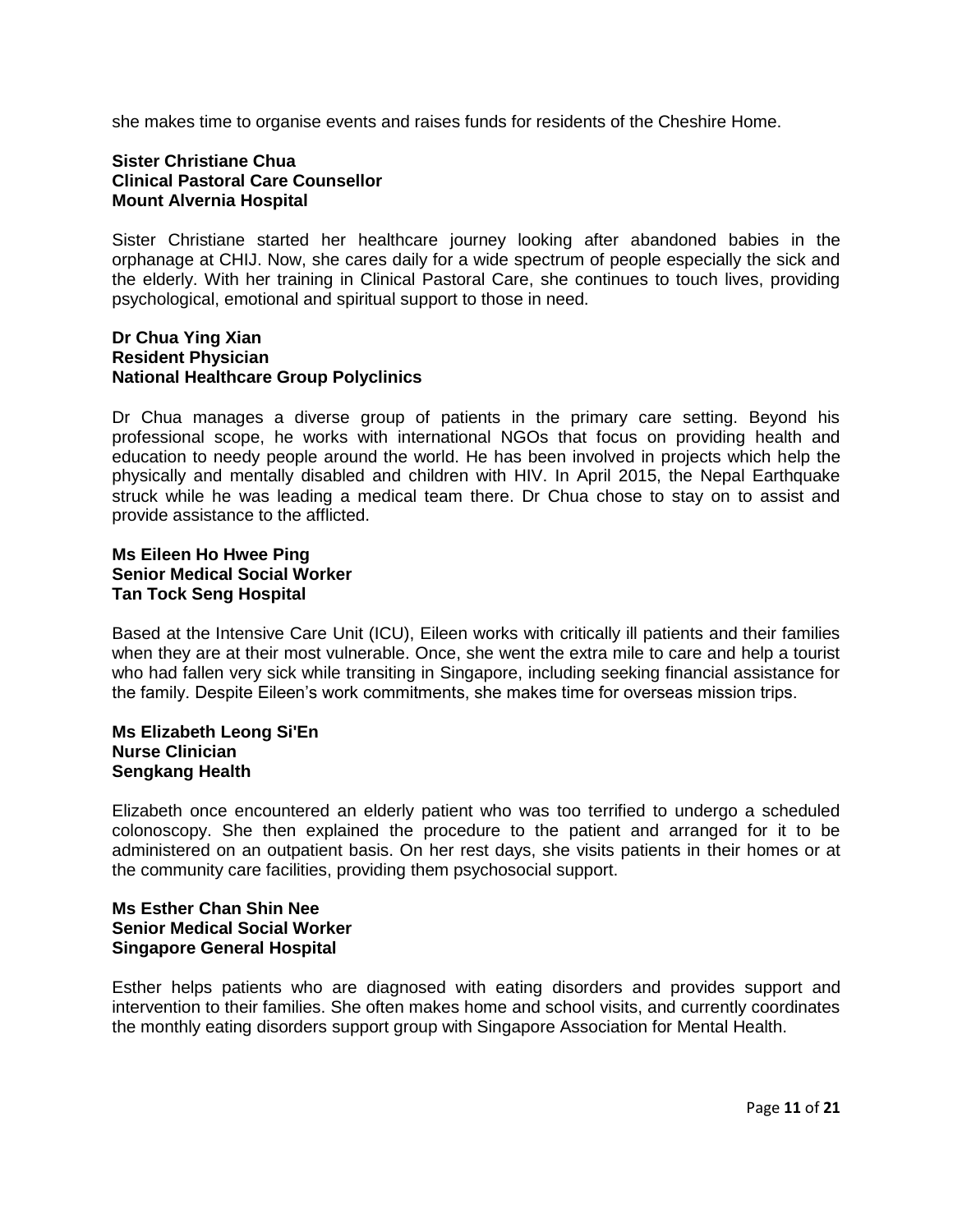## **Ms Florence Ang Siew Kiaw Assistant Nurse Clinician National University Health System**

Florence, a pioneer specialty nurse with vascular surgery, exhibits great passion and dedication in managing the wounds of patients with critical limb ischemia. She often stays beyond working hours to see through patients' treatments. Florence has volunteered on several medical missions to Sri Lanka, Cambodia and Indonesia.

## **Mdm Goh Lian Kin Senior Staff Nurse Tan Tock Seng Hospital**

Lian Kin is a Senior Staff Nurse specialising in Renal Nursing and has encountered patients who come to the clinic unaccompanied and in respiratory distress. She would buy food for patients who unable to afford their meals and even pays for their taxi fares where required. Lian Kin volunteers with Mercy Team International and has gone on humanitarian mission trips to Myanmar.

#### **Mdm Hawa Bebe Binte Hydrose Enrolled Nurse Thomson Medical Centre**

Hawa works in the Delivery Suite and has provided support to many expectant mothers during the birthing process. Her compassion extends beyond the hospital: she nursed a friend diagnosed with breast cancer until the latter passed on. Hawa never fails to lend a hand to the sick around her.

#### **Ms Heidi Li Ka Chi Nurse Clinician Singapore General Hospital**

Heidi specialises in Gerontology focusing on patients with colostomy. Outside her work, Heidi has volunteered with Cru Singapore, providing medical help to villages in Medan. She also recently went to Chennai India to provide care to rural villagers.

#### **Ms Ho Foong Nun Nurse Clinician National Heart Centre Singapore**

Foong Nun has been with the Cardiothoracic Intensive Care Unit for the past 17 years, providing nursing care to open heart and thoracic patients. She volunteers at Tzu Chi Foundation, and conducts health screenings at various community centres. She regularly plans activities for residents with chronic mental illnesses at Banyan Home. She is the Chairperson for Nursing Outreach Wellness Council.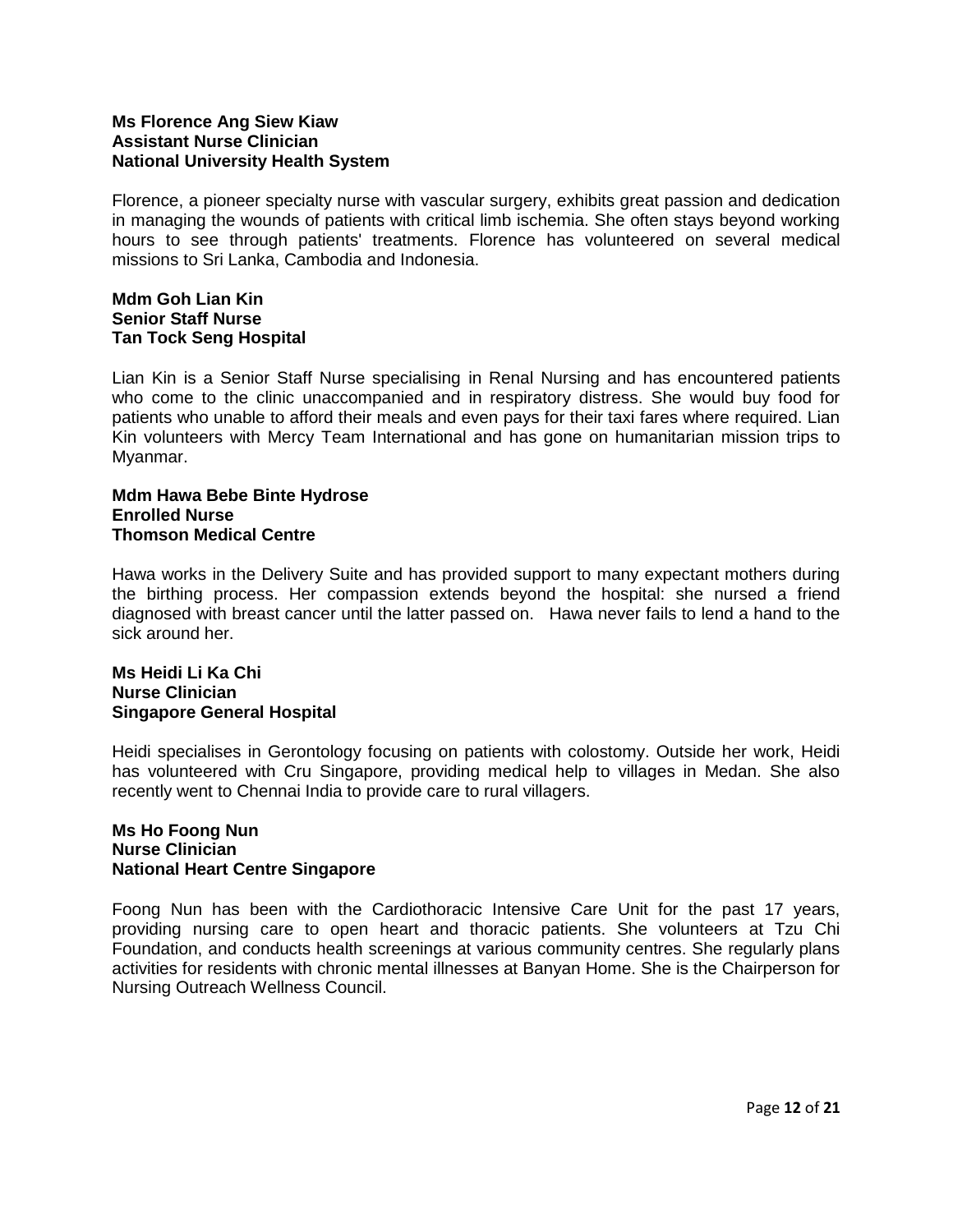## **Ms Hoon Siew Jong Assistant Director, Nursing KK Women's and Children's Hospital**

Siew Jong has 40 years of experience and oversees the Gynaecological Wards, Women's Day Therapy Centre (WDTC) and also the High Dependency areas. When one of her staff's home was destroyed in the Typhoon Haiyan Disaster, she purchased the air ticket for the colleague, and provided financial assistance and necessities for the family. Siew Jong also travels to Indonesia, Cambodia and Laos to train midwives and doctors to manage obstetric emergencies.

#### **Ms Irene Goh Seok Tin Nurse Clinician Singapore General Hospital**

Irene works at the Same Day Admissions Centre. Once, she phoned an elderly patient to advise her on pre-operative medication instructions. The patient stayed alone and only knew her medication by colour. Thus, Irene visited the patient's house after duty hours to help her sort out the medication and comply with pre-operative instructions. This act ensured that the patient was safe to proceed with the operation the following day. Irene also volunteers with the Epilepsy Support Group.

### **Dr Jason Lee Kian Seng Associate Consultant Tan Tock Seng Hospital**

Dr Jason Lee is an Associate Consultant at the Department of Ophthalmology, TTSH. Truly committed to patient care, Dr Lee personally followed up with a home-alone, wheelchair-bound patient when she did not show up for her appointment. His care and prompt action helped the patient to avert a cerebrovascular attack. The patient has remained well. Dr Lee also co-founded "The Vision Mission", a Singapore-based non-profit organisation aimed at providing free basic eye care in areas of South and Southeast Asia by raising funds for cataract surgeries.

## **Ms Jennifer Li Yuan Advanced Practice Nurse Tan Tock Seng Hospital**

Jennifer is an Advanced Practice Nurse in Geriatrics. Despite having young children and family commitments, Jennifer comes back to the ward on her non-working days to encourage the elderly patients under her care especially patients without relatives or who feel down. She keeps track of those who live alone or who have complex care needs upon their discharge to ensure that they are coping well. Outside of her work, Jennifer volunteers for medical missions when she can.

## **A/Prof Jerome Goh Hern Yee Chief, General and Forensic Psychiatry Institute of Mental Health**

An advocate for offenders with mental disorders, A/Prof Goh, along with his team of nurses, occupational therapists and administrators collaborated with Singapore Prison Services to establish a full-time rehabilitation programme for mentally ill inmates. This ensures that they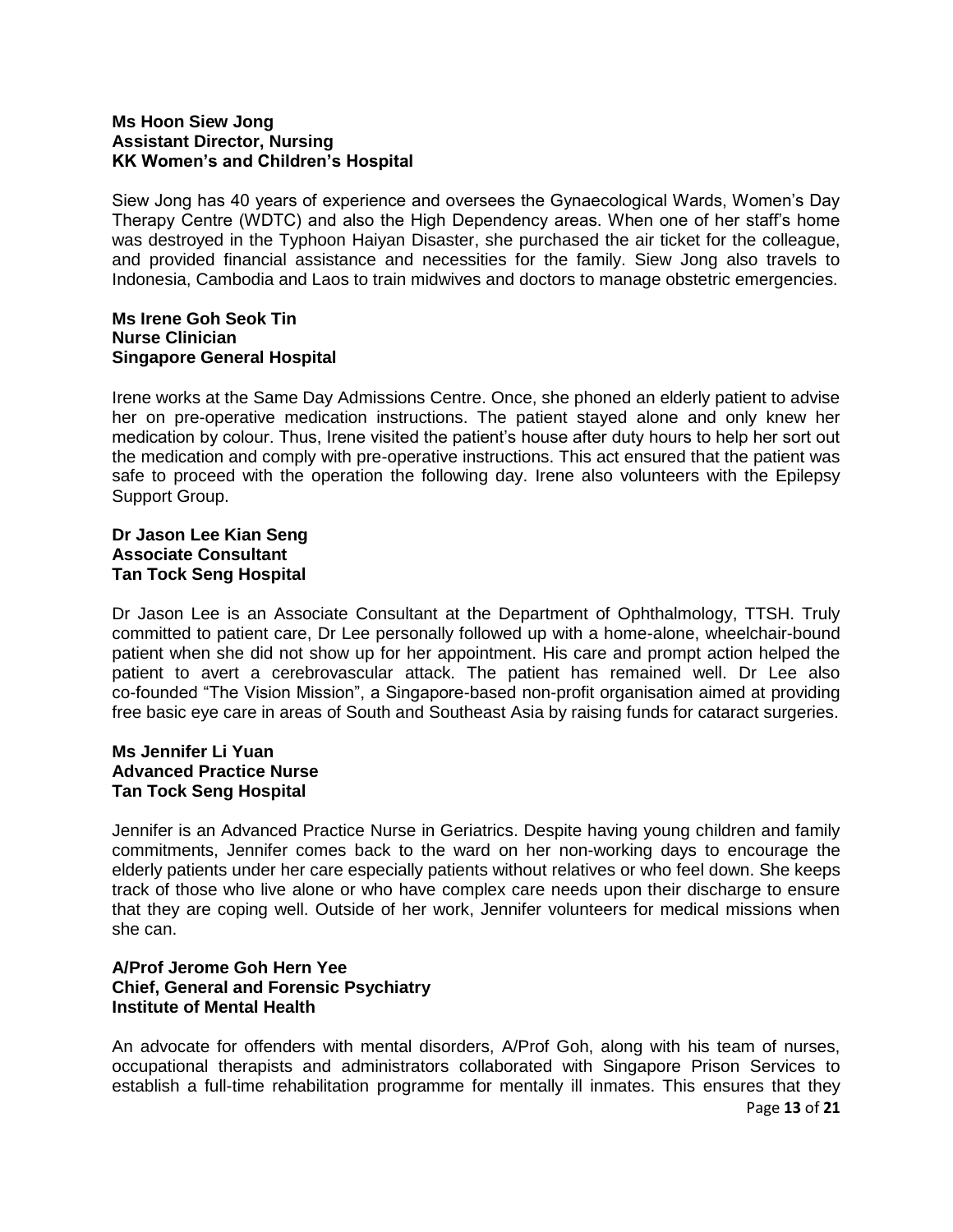receive holistic treatment before integrating back into society. Despite his workload, A/Prof Goh opens additional clinic sessions as he believes in the importance of timely interventions when treating vulnerable patients.

## **Ms Judy Goh Wen Yi Staff Nurse Tan Tock Seng Hospital**

Judy is a Palliative Care nurse caring for patients with terminal illness and goes the extra mile to help bring joy to her patients. A patient once expressed his wish to see his wife who was wheelchair-bound. Together with the patient's family, she arranged for a dinner date in the ward. On another occasion, a patient craved for his favourite hawker food. With the necessary approval, Judy would bring him to the food court for his meals during her break.

#### **Ms Julia Eng Chui Lee Assistant Director, Nursing KK Women's and Children's Hospital**

Julia readily avails herself for patients requiring her care. Once she received a call from her patient's spouse on her day off and immediately responded by going to the patient's home, making arrangements for the patient to be admitted. She also takes time to check on the well-being of the families of her patients. Julia is actively involved in the Women's Cancer Support Group. This year she participated in the Himalayan Women's Health Project, bringing cervical cancer screening to women in Ladakh, India.

## **Mdm June Ng Joon Keng Senior Enrolled Nurse Jurong Health Services**

June provides pre- and post- endoscopy patient care. She is a long-time volunteer at the Hospice Care Association, where she takes terminally ill wheelchair-bound patients for outings. June also helps out at the Tzu Chi Foundation's Free Clinic. Apart from helping with mass community health screenings, she visits home-bound patients to help clean their homes during festive seasons.

#### **Ms Kamilah Binte Shekh Jabin Advanced Practice Nurse National Neuroscience Institute**

Sister Kamilah is in charge of the Neuromuscular clinic at NNI. She oversees patients with various chronic neuromuscular disorders and attends to their medical, social and functional needs. Patients on home ventilator, with severe dysphagia requiring gastrostomy feeding often cannot carry out normal bodily functions and rely heavily on the help of machines. Sister Kamilah visits these patients at home in her own time to provide assistance and care. She once worked out the administrative, technical and financial requirements to ensure a ramp was installed at the home of a wheelchair-bound patient to facilitate his mobility.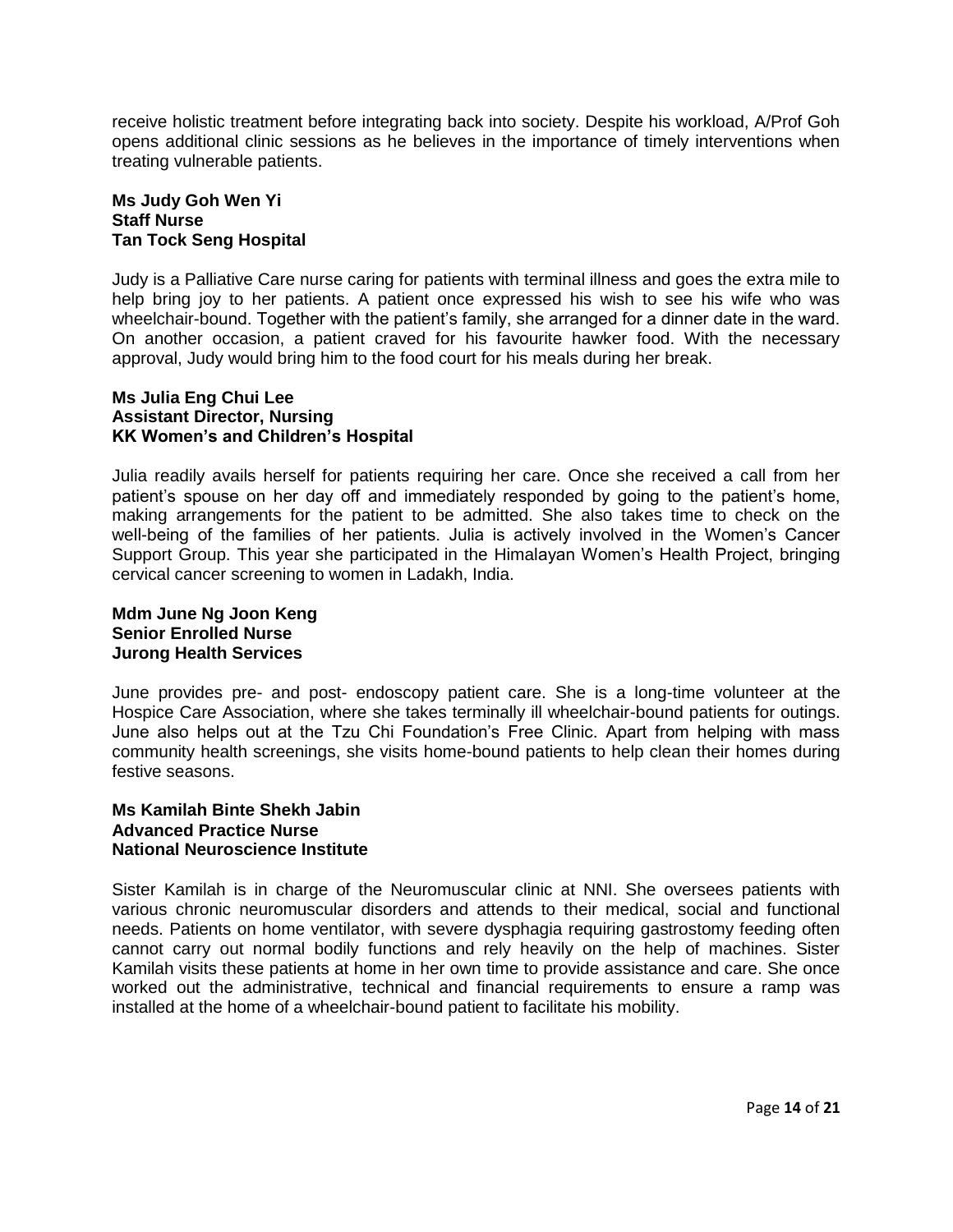## **Ms Karen Tan Meng Ying Senior Clinical Instructor Changi General Hospital**

Karen goes the extra mile to ensure that her students understand the concepts and rational behind nursing care. Karen once mentored a MOHH Nursing Scholar who was on the verge of giving up nursing. Karen selflessly put in extra personal time to coach and encourage the student until she completed her Nursing Degree. She is active in community services and outreach programmes, volunteering at nursing homes.

## **Ms Kathleen Cheung Ka Yan Senior Medical Social Worker Singapore General Hospital**

Kathleen provides psycho-social support and care for haematology patients of which many are afflicted with life-threatening diseases. She goes to great lengths to help her patients fulfil their last wishes. Kathleen also volunteers with TOUCH Home Care Services.

### **Mdm Lee Eng Choon Manager, Dental Therapist Health Promotion Board**

Eng Choon has been working as a Dental Therapist in the School Dental Service for 39 years. Part of her purview is providing treatment to children from special schools such as Katong Special School, Metta School, Towner Garden School, and St Andrew's Autism Centre. Every year, since 2003, she has been leading a team of volunteers to provide dental treatment to children in village schools in Bintan, Indonesia. She has also made other trips to Ladakh, India; Sri Lanka and Cambodia.

#### **Dr Lee Shu Ying Consultant Paediatric Anaesthetist KK Women's and Children's Hospital**

Dr Lee Shu Ying is a Paediatric Anaesthetist and facilitates surgeries across various disciplines in children. In the past seven years, she has volunteered with multiple surgical missions with Smile Asia Singapore and Operation Smile International, bringing children safely through life-changing cleft palate/lip repairs in various developing countries including Mongolia, Bhutan and the Philippines. She also trains the local anaesthetists and nurses. Presently, she is spearheading a grant-funded project from National Research Foundation to develop an eco-friendly, cost- effective way to keep infants warm and reduce hypothermia.

## **Ms Leona Oh Boon-Sze Senior Medical Social Worker Institute of Mental Health**

Leona often goes beyond her duty to ensure the needs of her patients and caregivers. She showed dedication and commitment when she worked with the police force and the US embassy to locate the next of kin of a patient in the Philippines. Outside her work, Leona dedicates her time at the Catholic Church welfare committee where she advocates the needs for the elderly and low-income families.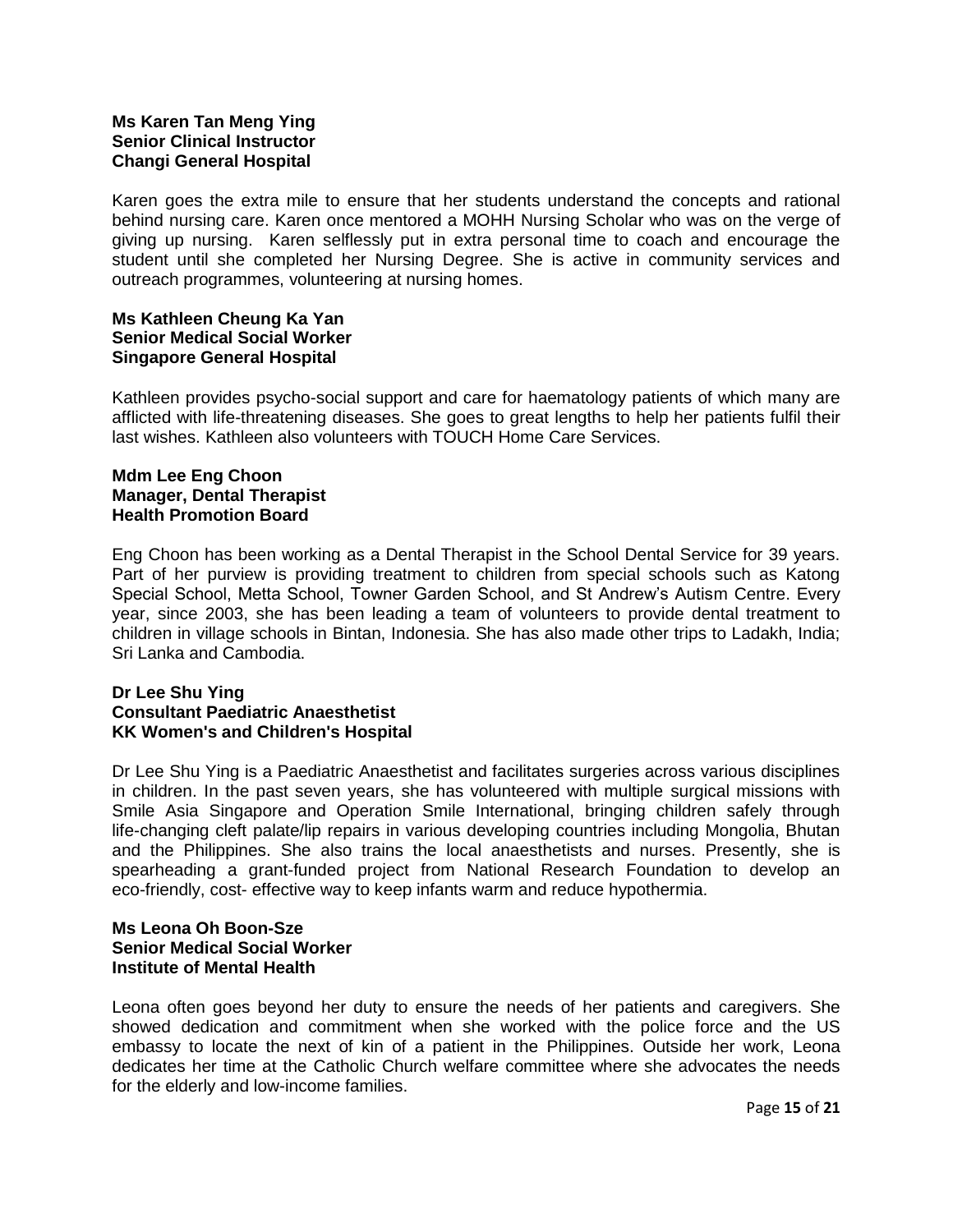## **Ms Linda Ang Su Ling Senior Nurse Clinician KK Women's and Children's Hospital**

Linda oversees the clinical teaching of Children's Intensive Care and High Dependency areas at KKH. She collaborated with students from the Yong Loo Lin School of Medicine, NUS to raise funds for an overseas community mission trip to Cambodia. The team went there to supplement local primary healthcare services by conducting health screenings, while concurrently developing sustainable healthcare programmes for the community.

## **Ms Lin Jingyi Senior Medical Social Worker Tan Tock Seng Hospital**

Jingyi specialises in HIV patient care, helping patients and families learn how to manage and cope with the disease. Jingyi's most challenging encounter was when she had to handle a suicide attempt by one of her patients. She later accompanied the patient in the ambulance to the Emergency Room. To lessen discrimination against HIV patients, she has engaged Workforce Development Agency career centres to reduce employment discrimination towards HIV patients, and the Ministry of Social and Family Development to help with sheltering these patients

### **Ms Loretta Veronica Neo Poh Choo Nurse Clinician Tan Tock Seng Hospital**

Loretta works in the Emergency Department and is attentive to the needs of people around her be it buying food for elderly patients waiting for their turn at the Emergency Department (ED) or caring for the cleaners. Loretta donates to the Ramakrishna Mission Boys' Home and Sri Narayani Hospital & Research Centre in India.

#### **Ms Low Ah Lek Senior Enrolled Nurse KK Women's and Children's Hospital**

Ah Lek is a Senior Enrolled Nurse in the Paediatric Oncology department at KKH. Affectionately known to the children as "Aunty Ah Lek", she would stay back after working hours to shave the hair for her young patients when their hair starts to fall off after chemotherapy treatments. She has her special way of making these experiences more pleasant. During her day off, she would visit her end-of-life patients. Ah Lek is a frequent blood donor and also gives her time to Club Rainbow.

#### **Mr Mah Choon Siong Senior Pharmacist National Healthcare Group Pharmacy**

Choon Siong provides professional services such as dispensing of medications and providing pharmaceutical care and advice to patients. He places his patient's best interest at heart and constantly goes out of his way to meet their needs. When he met a visually impaired patient who expressed difficulties in returning to the polyclinic to pick up her medications, Choon Siong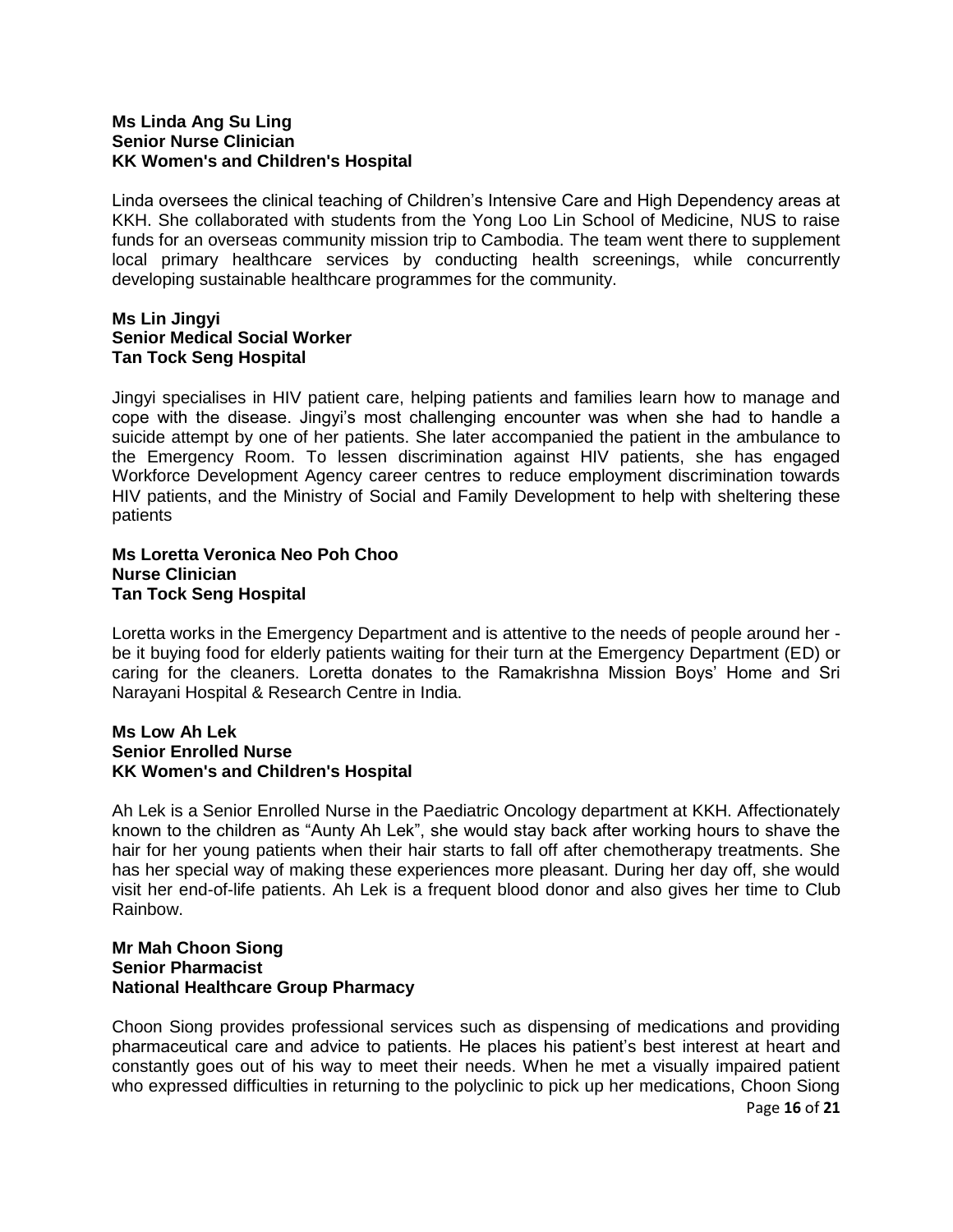took it upon himself to bring the medication to her home. Choon Siong also takes time to volunteer at community outreach programmes.

#### **Mdm Melanie Tan Mei Ling Assistant Nurse Clinician National Cancer Centre**

Melanie specialises in providing pre and post-operative counselling and education to breast cancer patients. She never turns down a call for help and helps her patients even on her days off. Melanie supported a patient and her family throughout her illness. Melanie was at the wake and cremation. She continues to check on the children regularly and often invites them for meals at her home.

#### **Mr Mohamed Khairul Nashran Bin Ahmad Akhia Senior Staff Nurse Changi General Hospital**

Nashran is a Senior Staff Nurse in the Emergency Department (ED) managing a wide spectrum of conditions. Sudden death is common in the ED and when a middle aged patient passed away leaving two children behind, Nashran extended emotional support to them. His compassion for the suffering also prompted him to volunteer for the first medical team despatched to Nepal to help with the earthquake disaster victims.

## **Mr Muhammad Hanif Bin Kamsani Senior Enrolled Nurse Raffles Medical Group**

Hanif never hesitates to volunteer to put in the extra hours to help out his colleagues. He visits patients even after they have been discharged to another ward. Due to the nature of his job and helpful nature, Haniff has voluntarily save lives of strangers, be it performing Cardio-Pulmonary Resuscitation (CPR) to a neighbour in need to rescuing a child from drowning.

#### **Ms Ni Bin Senior Staff Nurse Tan Tock Seng Hospital**

As a Senior Staff Nurse in the Home Ventilation Respiratory Support Service (HVRSS), Ni Bin works with the multidisciplinary team to explore ways to improve the processes in caring for ventilator dependent and ventilator-assisted patients in their own homes. She makes herself readily available to patients and caregivers even after the official working hours. Ni Bin volunteers with the Motor Neuron Disease Support Group, where she helps patients and their caregivers to manage their conditions.

#### **Ms Nur Maizura Binte Abdul Rahim Nurse Clinician Sengkang Health**

Nur Maizura is a Nurse Clinician in a medical ward. Maizura who is trained in Nephro-Urological nursing, spends her off-duty hours engaging her patients and families to better understand their concerns, follow up with visits to their homes and even attend wakes. She never hesitates to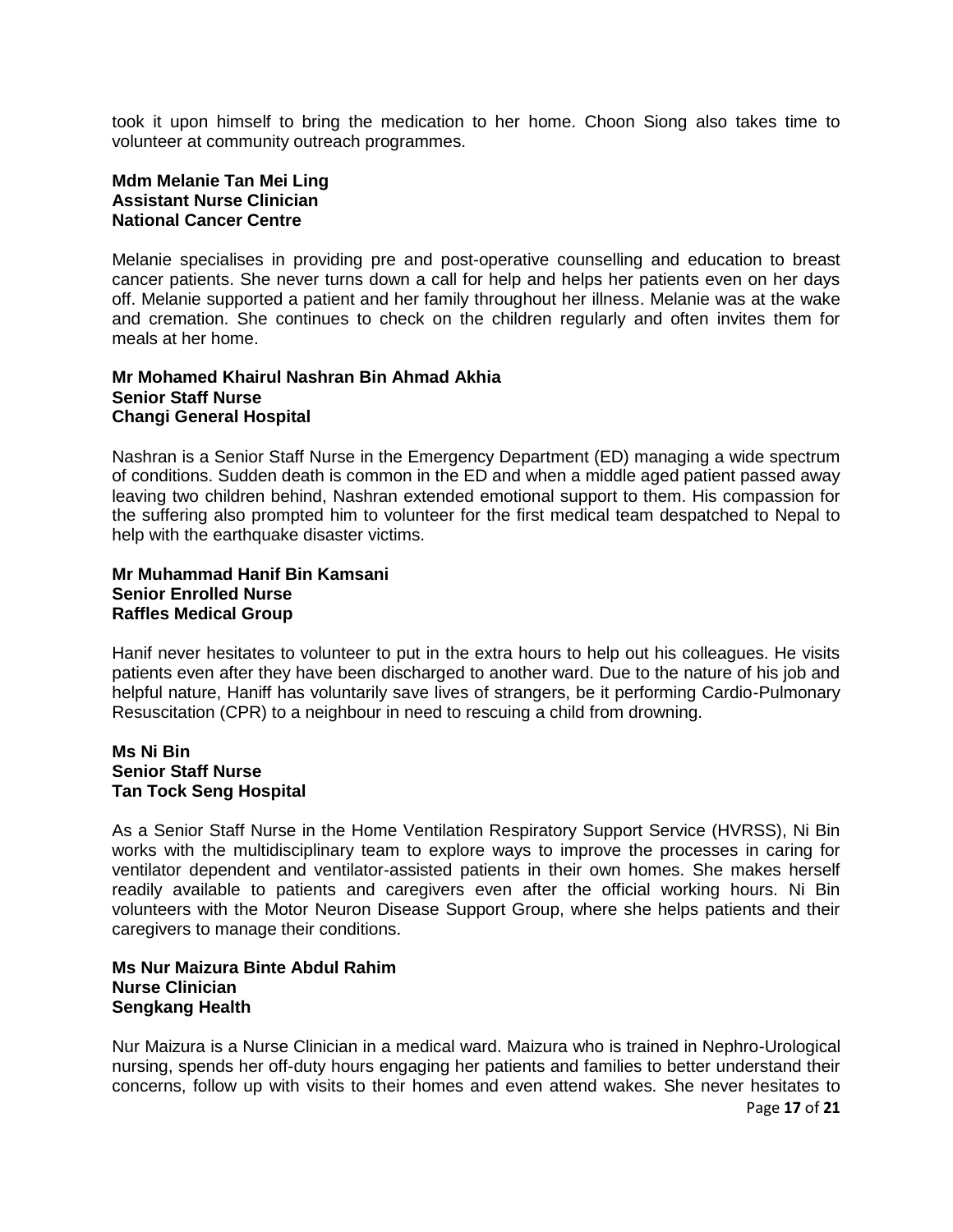lend a helping hand e.g. recently she assisted a passer-by who collapsed at the train station. She stayed by her side until the ambulance arrived.

## **Ms Oh Zi Chee Senior Staff Nurse Tan Tock Seng Hospital**

Zi Chee is a Senior Staff Nurse in the Neuro-Intensive Care Unit. She volunteers at Willing Hearts, helping to prepare hot meals for the underprivileged. She has also been on numerous mission trips. Once she went to Kenya where she and her team travelled 12 hours by road to refugee camps close to the borders of Somalia to tend to the sick.

#### **Dr Peter Wong Choong Yi Consultant KK Women's and Children's Hospital**

Dr Wong is one of the hospital's biggest advocates for child protection and is an important team member in the hospital's SCAN (Suspected Child Abuse and Neglect) team. Despite his hectic schedule, Peter personally follows up with patients who miss appointments and see them outside office hours if required. Dr Wong has served in several humanitarian medical missions, rallying local health authorities in those countries to provide free medical, dental and optometry care to the poor.

#### **A/Prof Philip Yap Lin Kiat Senior Consultant Alexandra Health System - Khoo Teck Puat Hospital**

A/Prof Philip Yap is an exemplary clinician scientist and Director of the Geriatric Centre at KTPH. A/Prof Yap is relentless in his pursuit of care excellence for his patients diagnosed with dementia, often providing support to them and their families after office hours. A/Prof Yap has groomed caregivers across Singapore to expand the support for people with dementia. His time is also spent in various local volunteer programmes helping nursing homes manage patients with late stage dementia.

## **Ms Safwanah Binte Sarom Senior Staff Nurse National University Health System**

Safwanah is a critical care nurse working in the Paediatric Intensive Care Unit (PICU), providing intensive and complex care to the group of critically ill infants and children. Once, she made regular home visits over several months to a couple who could not cope with caring for their child. Safwanah volunteered with the medical team to Nepal following the massive earthquake in April 2015.

## **Mr Samsuri Bin Buang Senior Nurse Manager Institute of Mental Health**

Page **18** of **21** Mr Samsuri oversees two acute General Psychiatric and one Rehabilitation Psychiatric ward. These wards admit acutely ill patients with various mental health conditions many of whom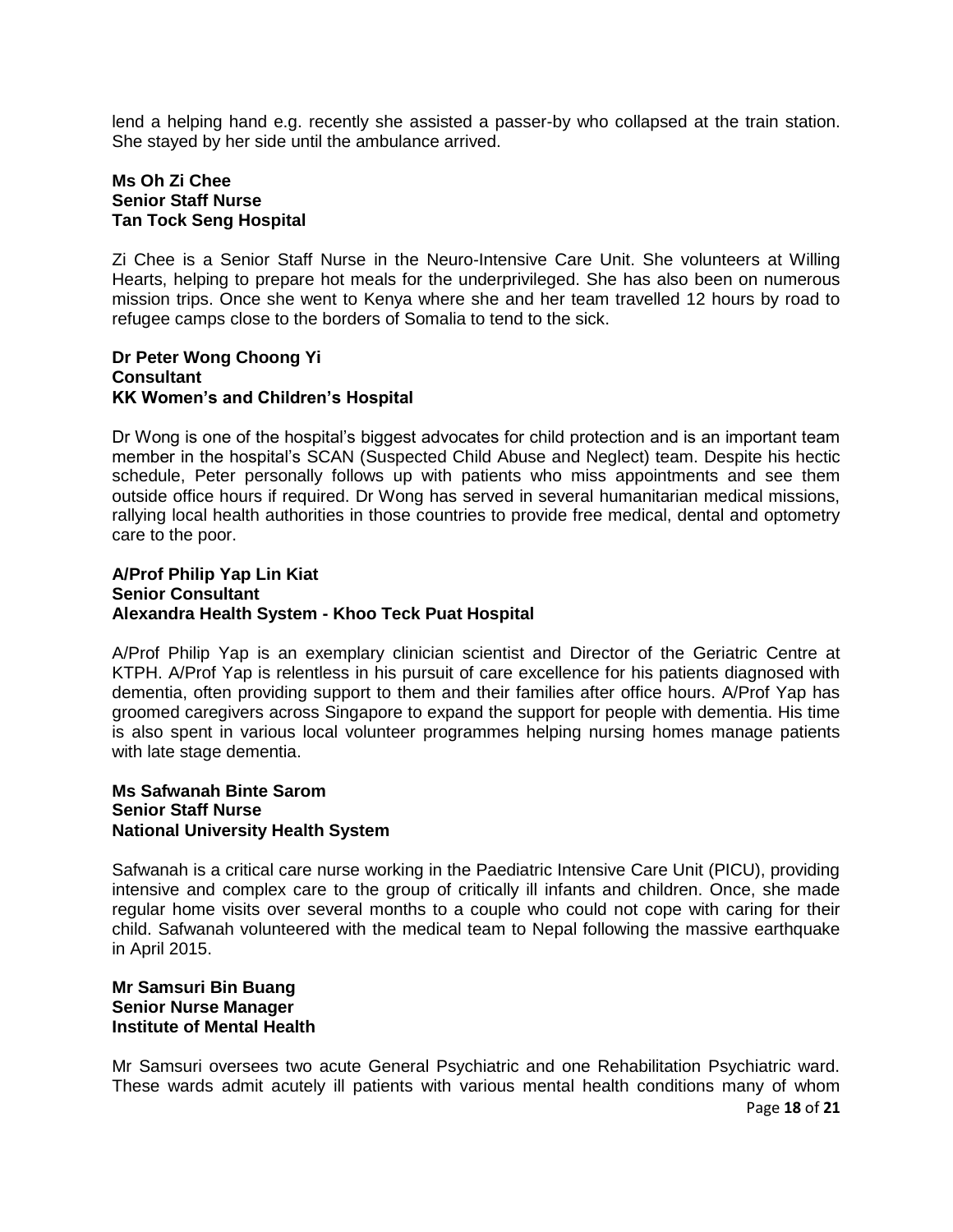exhibit challenging behaviours. Skilful in the art of therapeutic counselling and psychiatric crisis management, he works closely with his staff to manage challenging situations in the wards. Samsuri listens to patients and understands their problems, often staying back after his duty to counsel them.

## **Ms Sarah-Lynn Teo Hui Yun Assistant Nurse Clinician Changi General Hospital**

Sarah works in the Emergency Department (ED) and is also a trained Medical Emergency Retrieval Team (MERT) nurse. In spite of her workload, she always finds time to stop and listen to the patient, providing them with the emotional support when they need it most. Sarah volunteered with Mercy Relief after Typhoon Haiyan struck.

## **Ms Shehnaz Binte Adam Senior Staff Nurse Mount Elizabeth Hospital**

Shehnaz has a way with her patients such that they trust and open up to her. When one of her patients was discharged and transferred to a home in Johor Bahru, she kept in contact with the patient, and coached the nursing staff there to change her dressings. Shehnaz also volunteers at a nursing home.

### **Ms Siti Nur'Fatin Binti Ab Hamid Enrolled Nurse Sengkang Health**

Nur'Fatin takes her job seriously, even outside the workplace. During a wedding ceremony that she attended, a guest fainted and she carried out Cardio-Pulmonary Resuscitation (CPR), reviving the guest and staying with him until the paramedics arrived. There was another occasion when she witnessed an accident and stopped to assist the lady involved in the car accident. Her selfless acts came to light to her supervisors when the incident was reported in the newspaper.

#### **Mdm Stella Goh Seow Lin Advanced Practice Nurse National Cancer Centre**

As the first palliative APN in NCCS, Stella specialises in providing holistic care to patients with complex symptoms, especially those with life limiting diseases such as cancer. Stella demonstrates her unwavering compassion to her patients. She once took a call on a Chinese New Year's eve to help a family handle the progressive deterioration of their mother. With her help, the patient was able to pass on at home peacefully. Stella also volunteers with STAR PALS (Paediatric Advance Life Support) Group that was started by HCA Hospice.

#### **Mdm Suriani Bte Muhamed Ishak Nurse Clinician Singapore General Hospital**

Page **19** of **21** Suriani sets the bar as a lifelong learner beginning as a registered nurse in 1988; obtaining her Advance Clinical Practice in Neuroscience in 1995 and finally completing her Bachelor's Degree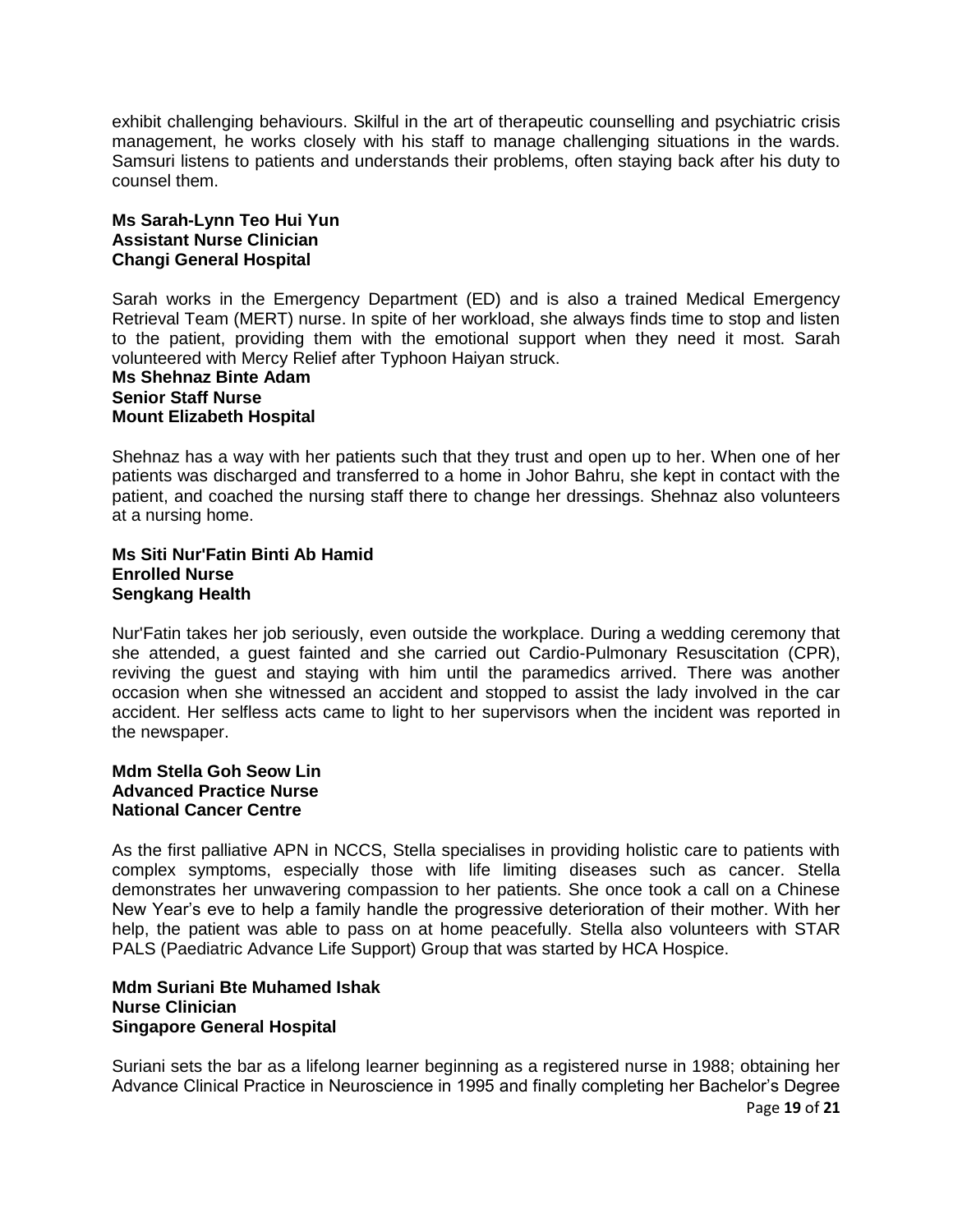in nursing in 2012. She is also a mother of five children, and she recently volunteered to look after an abandoned new born baby. Suriani has no qualms stepping out of her comfort zone to care for those in need.

## **A/Prof Tan Bien Keem Head & Senior Consultant Singapore General Hospital**

Associate Prof Tan is currently Head of the Plastic, Reconstructive and Aesthetic Surgery Department and the Director of Skin Bank, SGH. He is President of the Association for Burn Injuries and the Wound Healing Society in Singapore. Presently, he is assisting in the arterial revascularisation of liver transplants and developing tissue banking in SGH. During the 2015 Taipei Water Park fire incident, Dr Tan helped the evacuation of the injured Singaporean for emergency treatment at the SGH Burns Centre.

### **Ms Tan Siew Khek Senior Staff Nurse Changi General Hospital**

Siew Khek is Senior Staff Nurse with extensive experience in intensive care, accident and emergency, outpatient clinics and community hospital work. Siew Khek once helped an elderly lady she was unfamiliar with to train her domestic helper in bathing and caring procedures. A committed volunteer, she has served in Mercy Relief Humanitarian mission to Pakistan, providing medical assistance to flood victims.

#### **Mdm Toh Hai Moy Senior Nurse Clinician (Advanced Practice Nurse) Alexandra Health System - Khoo Teck Puat Hospital**

Hai Moy has served as a nurse for 38 years and is currently an Advanced Practice Nurse, specialising in respiratory care. Hai Moy is a motherly figure to both her patients and colleagues, often going beyond her duty to render care as a nurse. For example, every three months, she visited a bed-ridden patient's home out of working hours to change the patient's feeding tube. Hai Moy did this for 10 years until the patient passed on, each time paying for the items out of her own pocket. She has been on medical missions overseas and is a regular volunteer in Singapore with the Mobile Clinic Service for Foreign Workers.

## **Mrs Wong Boh Boi Assistant Director (Clinical) Thomson Medical Centre**

As a lactation consultant, Boh Boi helps new mothers better manage breastfeeding problems and avails herself 24/7 to assist any mothers in need. She is known as the "baby whisperer" for her expertise in dealing with young babies. Amidst her busy schedule, Boh Boi finds time to write books in order to share her expertise with others. She also pioneered the training of confinement nannies, which was part of a project aimed to help ladies who are facing early retirement to receive training, and work as confinement nannies.